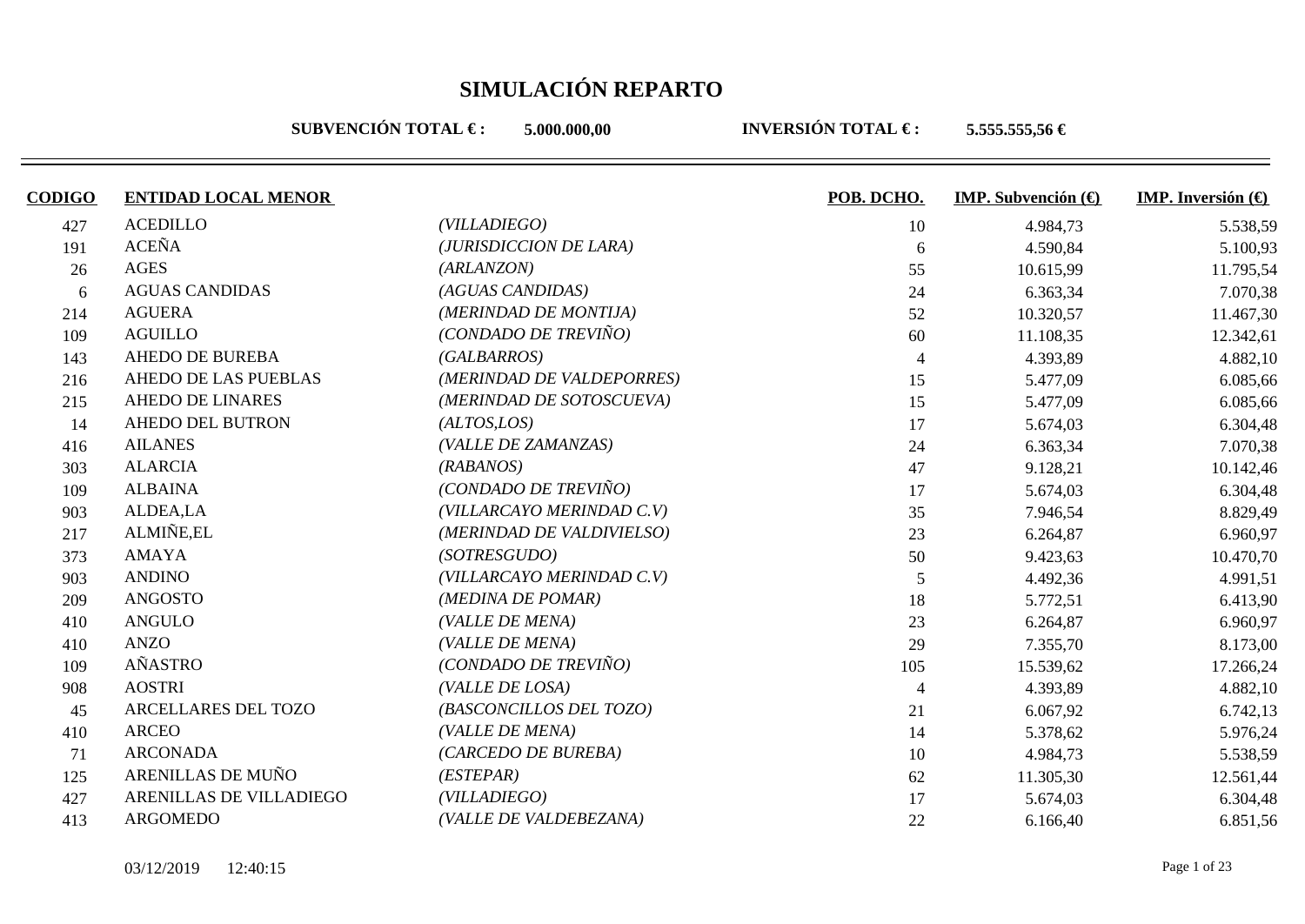**SUBVENCIÓN TOTAL €: 5.000.000.00** 

| <b>CODIGO</b> | <b>ENTIDAD LOCAL MENOR</b>    |                             | POB. DCHO.     | <b>IMP.</b> Subvención $(\theta)$ | <b>IMP.</b> Inversión $\left(\bigoplus$ |
|---------------|-------------------------------|-----------------------------|----------------|-----------------------------------|-----------------------------------------|
| 109           | <b>ARGOTE</b>                 | (CONDADO DE TREVIÑO)        | 18             | 5.772,51                          | 6.413,90                                |
| 109           | <b>ARMENTIA</b>               | (CONDADO DE TREVIÑO)        | 139            | 18.887,69                         | 20.986,32                               |
| 413           | <b>ARNEDO</b>                 | (VALLE DE VALDEBEZANA)      | $\overline{2}$ | 4.196,95                          | 4.663,28                                |
| 409           | <b>ARREBA</b>                 | (VALLE DE MANZANEDO)        | 10             | 4.984,73                          | 5.538,59                                |
| 109           | <b>ARRIETA</b>                | (CONDADO DE TREVIÑO)        | 39             | 8.340,43                          | 9.267,14                                |
| 907           | <b>ARROYAL</b>                | (ALFOZ DE QUINTANADUEÑAS)   | 167            | 22.444,92                         | 24.938,80                               |
| 125           | ARROYO DE MUÑO                | (ESTEPAR)                   | 18             | 5.772,51                          | 6.413,90                                |
| 192           | ARROYO DE SAN ZADORNIL        | (JURISDICCION SAN ZADORNIL) | 13             | 5.280,14                          | 5.866,82                                |
| 217           | ARROYO DE VALDIVIELSO         | (MERINDAD DE VALDIVIELSO)   | 20             | 5.969,45                          | 6.632,72                                |
| 394           | ARROYUELO                     | (TRESPADERNE)               | 27             | 7.158,76                          | 7.954,18                                |
| 410           | <b>ARTIETA</b>                | (VALLE DE MENA)             | 12             | 5.181,67                          | 5.757,41                                |
| 109           | <b>ASCARZA</b>                | (CONDADO DE TREVIÑO)        | $\overline{2}$ | 4.196,95                          | 4.663,28                                |
| 902           | AVELLANOSA DEL PARAMO         | (VALLE DE SANTIBAÑEZ)       | 52             | 10.320,57                         | 11.467,30                               |
| 410           | <b>AYEGA</b>                  | (VALLE DE MENA)             | 40             | 8.438,90                          | 9.376,56                                |
| 361           | <b>AYOLUENGO</b>              | (SARGENTES DE LA LORA)      | 9              | 4.886,25                          | 5.429,17                                |
| 213           | <b>BAILLO</b>                 | (MERINDAD DE CUESTA URRIA)  | $\,8\,$        | 4.787,78                          | 5.319,76                                |
| 109           | <b>BAJAURI</b>                | (CONDADO DE TREVIÑO)        | 16             | 5.575,56                          | 6.195,07                                |
| 214           | <b>BARANDA</b>                | (MERINDAD DE MONTIJA)       | 27             | 7.158,76                          | 7.954,18                                |
| 214           | <b>BARCENA DE PIENZA</b>      | (MERINDAD DE MONTIJA)       | 35             | 7.946,54                          | 8.829,49                                |
| 124           | <b>BARCENAS</b>               | (ESPINOSA DE LOS MONTEROS)  | 40             | 8.438,90                          | 9.376,56                                |
| 215           | <b>BARCENILLAS DE CEREZOS</b> | (MERINDAD DE SOTOSCUEVA)    | 14             | 5.378,62                          | 5.976,24                                |
| 214           | <b>BARCENILLAS DEL RIBERO</b> | (MERINDAD DE MONTIJA)       | 59             | 11.009,88                         | 12.233,20                               |
| 238           | <b>BARCINA DE LOS MONTES</b>  | $(O\tilde{N}A)$             | 25             | 6.461,81                          | 7.179,79                                |
| 412           | <b>BARCINA DEL BARCO</b>      | (VALLE DE TOBALINA)         | 71             | 12.191,55                         | 13.546,17                               |
| 410           | <b>BARRASA</b>                | (VALLE DE MENA)             | 23             | 6.264,87                          | 6.960,97                                |
| 908           | <b>BARRIGA</b>                | (VALLE DE LOSA)             | 11             | 5.083,20                          | 5.648,00                                |
| 11            | <b>BARRIO DE BRICIA (CP)</b>  | (ALFOZ DE BRICIA)           | 10             | 4.984,73                          | 5.538,59                                |
| 43            | <b>BARRIO DE DIAZ RUIZ</b>    | (BARRIOS DE BUREBA,LOS)     | 20             | 5.969,45                          | 6.632,72                                |
|               |                               |                             |                |                                   |                                         |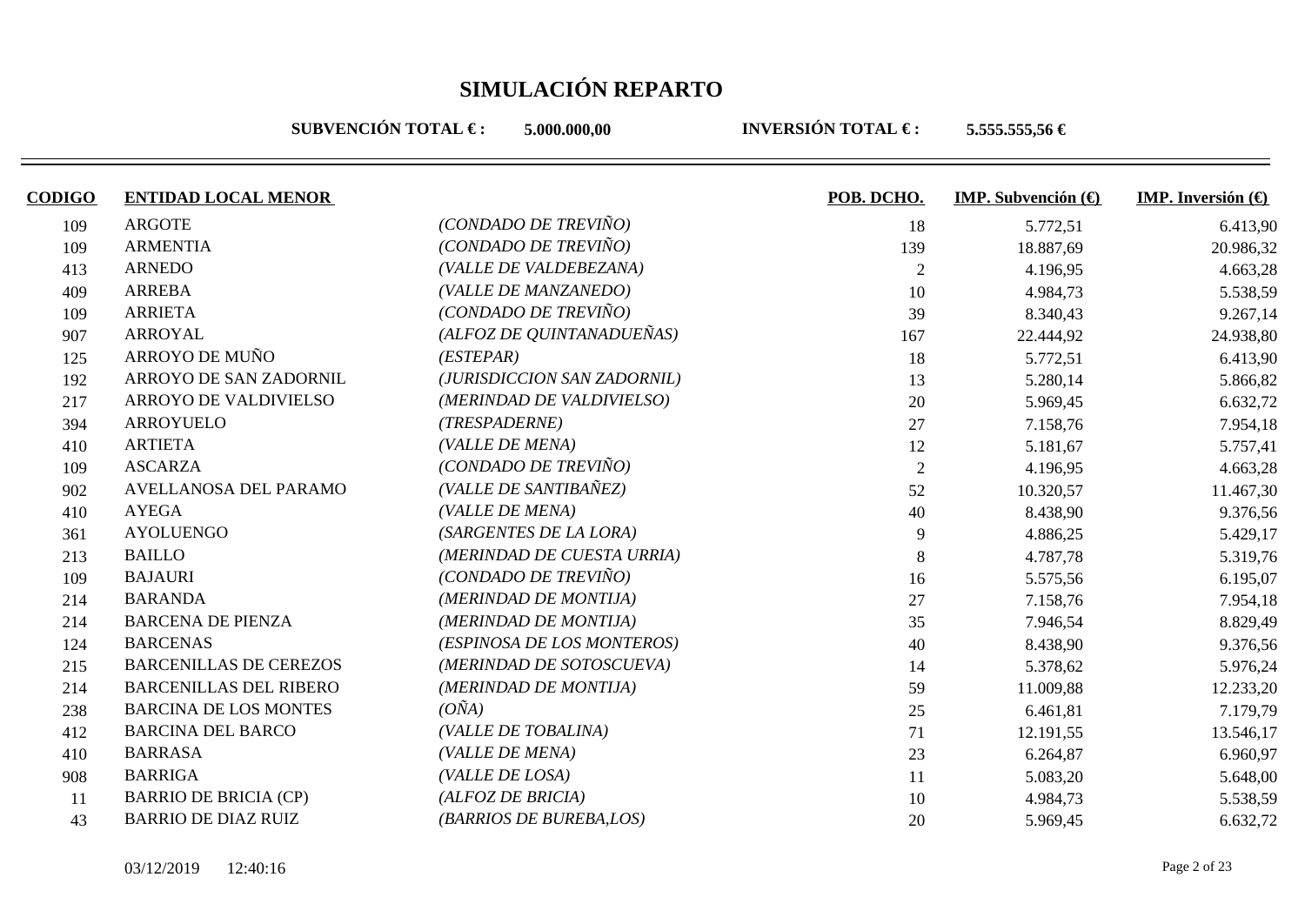**SUBVENCIÓN TOTAL €: 5.000.000.00** 

| <b>CODIGO</b> | <b>ENTIDAD LOCAL MENOR</b>     |                           | POB. DCHO.     | <b>IMP.</b> Subvención $(\theta)$ | <b>IMP.</b> Inversión $\bigoplus$ |
|---------------|--------------------------------|---------------------------|----------------|-----------------------------------|-----------------------------------|
| 45            | <b>BARRIO DE PANIZARES</b>     | (BASCONCILLOS DEL TOZO)   | 15             | 5.477,09                          | 6.085,66                          |
| 373           | <b>BARRIO DE SAN FELICES</b>   | (SOTRESGUDO)              | 15             | 5.477,09                          | 6.085,66                          |
| 44            | <b>BARRIOS DE COLINA</b>       | (BARRIOS DE COLINA)       | 30             | 7.454,18                          | 8.282,42                          |
| 427           | <b>BARRIOS DE VILLADIEGO</b>   | (VILLADIEGO)              | 28             | 7.257,23                          | 8.063,59                          |
| 356           | <b>BARRIOSUSO (SANTIBAÑEZ)</b> | (SANTIBAÑEZ DEL VAL)      | 20             | 5.969,45                          | 6.632,72                          |
| 903           | <b>BARRIOSUSO (VILLARCAYO)</b> | (VILLARCAYO MERINDAD C.V) | 14             | 5.378,62                          | 5.976,24                          |
| 903           | <b>BARRUELO (VILLARCAYO)</b>   | (VILLARCAYO MERINDAD C.V) | $\overline{7}$ | 4.689,31                          | 5.210,34                          |
| 45            | <b>BASCONCILLOS DEL TOZO</b>   | (BASCONCILLOS DEL TOZO)   | 54             | 10.517,52                         | 11.686,13                         |
| 412           | <b>BASCUÑUELOS</b>             | (VALLE DE TOBALINA)       | 17             | 5.674,03                          | 6.304,48                          |
| 215           | <b>BEDON</b>                   | (MERINDAD DE SOTOSCUEVA)  | 9              | 4.886,25                          | 5.429,17                          |
| 238           | <b>BENTRETEA</b>               | $(O\tilde{N}A)$           | 5              | 4.492,36                          | 4.991,51                          |
| 50            | <b>BERBERANA</b>               | (BERBERANA)               | 46             | 9.029,74                          | 10.033,04                         |
| 214           | <b>BERCEDO</b>                 | (MERINDAD DE MONTIJA)     | 77             | 12.782,39                         | 14.202,66                         |
| 413           | <b>BEZANA</b>                  | (VALLE DE VALDEBEZANA)    | 33             | 7.749,59                          | 8.610,66                          |
| 903           | <b>BISJUECES</b>               | (VILLARCAYO MERINDAD C.V) | 33             | 7.749,59                          | 8.610,66                          |
| 256           | <b>BOADA DE ROA</b>            | (PEDROSA DE DUERO)        | 78             | 12.880,86                         | 14.312,07                         |
| 427           | <b>BOADA DE VILLADIEGO</b>     | (VILL A DIEGO)            | 10             | 4.984,73                          | 5.538,59                          |
| 903           | <b>BOCOS</b>                   | (VILLARCAYO MERINDAD C.V) | 76             | 12.683,92                         | 14.093,24                         |
| 410           | <b>BORTEDO</b>                 | (VALLE DE MENA)           | 70             | 12.093,08                         | 13.436,76                         |
| 209           | <b>BOVEDA DE LA RIBERA</b>     | (MEDINA DE POMAR)         | 16             | 5.575,56                          | 6.195,07                          |
| 54            | <b>BOZOO</b>                   | (BOZOO)                   | 66             | 11.699,19                         | 12.999,10                         |
| 105           | <b>BRIONGOS</b>                | (CIRUELOS DE CERVERA)     | 32             | 7.651,12                          | 8.501,24                          |
| 216           | <b>BRIZUELA</b>                | (MERINDAD DE VALDEPORRES) | 26             | 7.060,29                          | 7.844,77                          |
| 427           | <b>BRULLES</b>                 | (VILLADIEGO)              | 13             | 5.280,14                          | 5.866,82                          |
| 334           | <b>BUEZO</b>                   | (SALINILLAS DE BUREBA)    | 7              | 4.689,31                          | 5.210,34                          |
| 410           | <b>BURCEÑA</b>                 | (VALLE DE MENA)           | 42             | 8.635,85                          | 9.595,39                          |
| 109           | <b>BURGUETA</b>                | (CONDADO DE TREVIÑO)      | 44             | 8.832,79                          | 9.814,21                          |
| 209           | <b>BUSTILLO DE MEDINA</b>      | (MEDINA DE POMAR)         | 22             | 6.166,40                          | 6.851,56                          |
|               |                                |                           |                |                                   |                                   |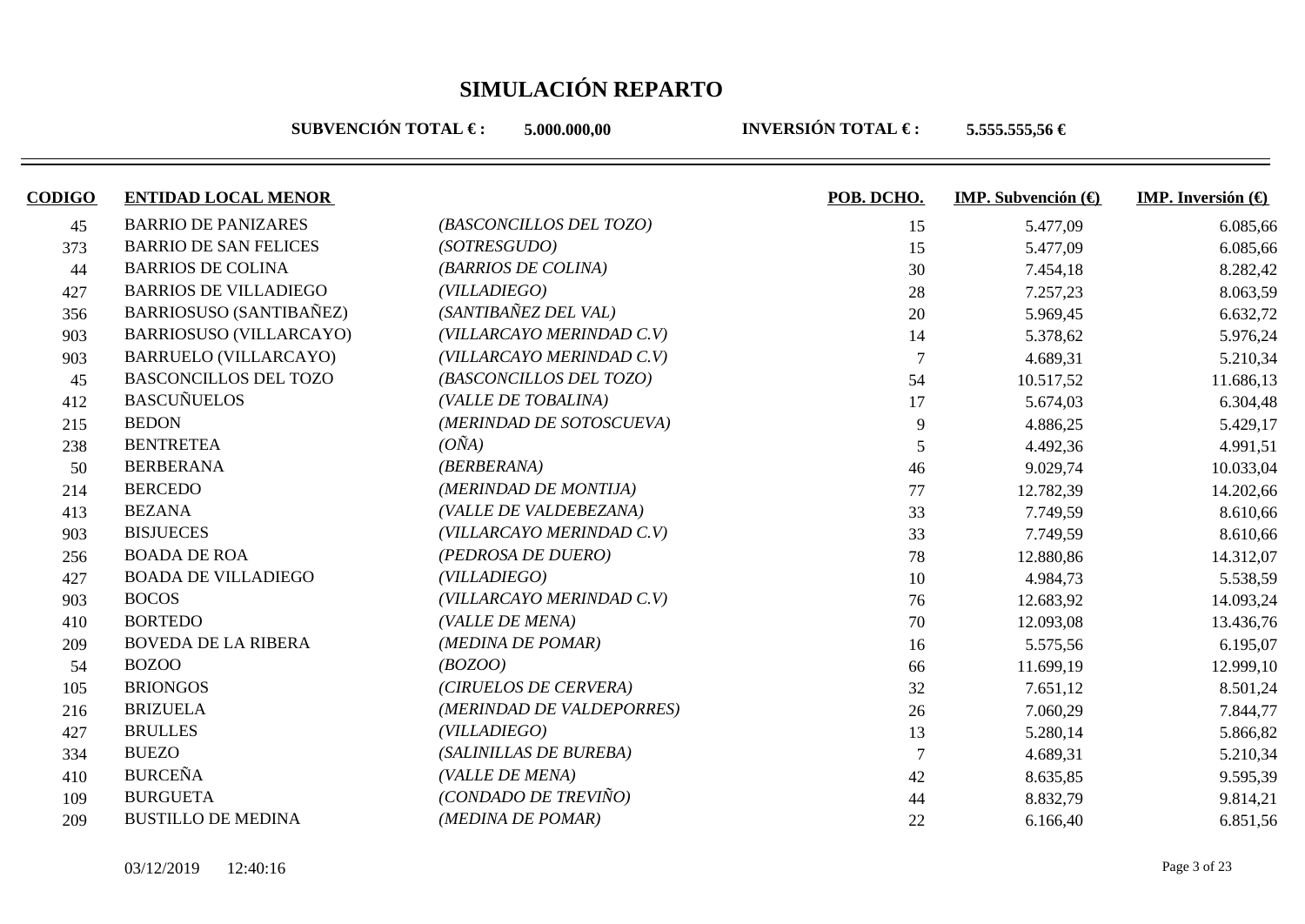**SUBVENCIÓN TOTAL €: 5.000.000.00** 

| <b>CODIGO</b> | <b>ENTIDAD LOCAL MENOR</b>   |                           | POB. DCHO.     | <b>IMP.</b> Subvención $(\theta)$ | <b>IMP.</b> Inversión $\left(\bigoplus$ |
|---------------|------------------------------|---------------------------|----------------|-----------------------------------|-----------------------------------------|
| 427           | <b>BUSTILLO DEL PARAMO</b>   | (VILLADIEGO)              | 16             | 5.575,56                          | 6.195,07                                |
| 109           | <b>BUSTO DE TREVIÑO</b>      | (CONDADO DE TREVIÑO)      | 8              | 4.787,78                          | 5.319,76                                |
| 215           | <b>BUTRERA</b>               | (MERINDAD DE SOTOSCUEVA)  | 14             | 5.378,62                          | 5.976,24                                |
| 143           | <b>CABORREDONDO</b>          | (GALBARROS)               | 8              | 4.787,78                          | 5.319,76                                |
| 410           | <b>CADAGUA</b>               | (VALLE DE MENA)           | 22             | 6.166,40                          | 6.851,56                                |
| 394           | <b>CADIÑANOS</b>             | (TRESPADERNE)             | 56             | 10.714,46                         | 11.904,96                               |
| 908           | CALZADA (V. DE LOSA)         | (VALLE DE LOSA)           | 13             | 5.280,14                          | 5.866,82                                |
| 135           | <b>CALZADA DE BUREBA</b>     | (FUENTEBUREBA)            | 24             | 6.363,34                          | 7.070,38                                |
| 410           | <b>CAMPILLO DE MENA</b>      | (VALLE DE MENA)           | 15             | 5.477,09                          | 6.085,66                                |
| 11            | <b>CAMPINO</b>               | (ALFOZ DE BRICIA)         | $\overline{2}$ | 4.196,95                          | 4.663,28                                |
| 903           | <b>CAMPO</b>                 | (VILLARCAYO MERINDAD C.V) | 3              | 4.295,42                          | 4.772,69                                |
| 410           | <b>CANIEGO</b>               | (VALLE DE MENA)           | 44             | 8.832,79                          | 9.814,21                                |
| 373           | CAÑIZAR DE AMAYA             | (SOTRESGUDO)              | 59             | 11.009,88                         | 12.233,20                               |
| 181           | CAÑIZAR DE ARGAÑO            | (ISAR)                    | 95             | 14.554,89                         | 16.172,10                               |
| 71            | <b>CARCEDO DE BUREBA</b>     | (CARCEDO DE BUREBA)       | 17             | 5.674,03                          | 6.304,48                                |
| 74            | CARDEÑAJIMENO                | (CARDEÑAJIMENO)           | 797            | 84.482,64                         | 93.869,60                               |
| 410           | CARRASQUEDO                  | (VALLE DE MENA)           | 15             | 5.477,09                          | 6.085,66                                |
| 903           | <b>CASILLAS</b>              | (VILLARCAYO MERINDAD C.V) | 11             | 5.083,20                          | 5.648,00                                |
| 238           | <b>CASTELLANOS DE BUREBA</b> | $(O\tilde{N}A)$           | $\overline{4}$ | 4.393,89                          | 4.882,10                                |
| 272           | <b>CASTIL DE LENCES</b>      | (POZA DE LA SAL)          | 46             | 9.029,74                          | 10.033,04                               |
| 306           | <b>CASTRECIAS</b>            | (REBOLLEDO DE LA TORRE)   | 21             | 6.067,92                          | 6.742,13                                |
| 908           | CASTRESANA                   | (VALLE DE LOSA)           | 23             | 6.264,87                          | 6.960,97                                |
| 908           | <b>CASTRICIONES</b>          | (VALLE DE LOSA)           | 5              | 4.492,36                          | 4.991,51                                |
| 413           | <b>CASTRILLO DE BEZANA</b>   | (VALLE DE VALDEBEZANA)    |                | 4.689,31                          | 5.210,34                                |
| 363           | <b>CASTRILLO DE MURCIA</b>   | (SASAMON)                 | 172            | 22.937,28                         | 25.485,87                               |
| 906           | <b>CASTRILLO DE RUCIOS</b>   | (MERINDAD DE RIO UBIERNA) | 14             | 5.378,62                          | 5.976,24                                |
| 194           | <b>CASTRILLO DE SOLARANA</b> | (LERMA)                   | 44             | 8.832,79                          | 9.814,21                                |
| 189           | CASTROBARTO (CP)             | (JUNTA DE TRASLALOMA)     | 33             | 7.749,59                          | 8.610,66                                |
|               |                              |                           |                |                                   |                                         |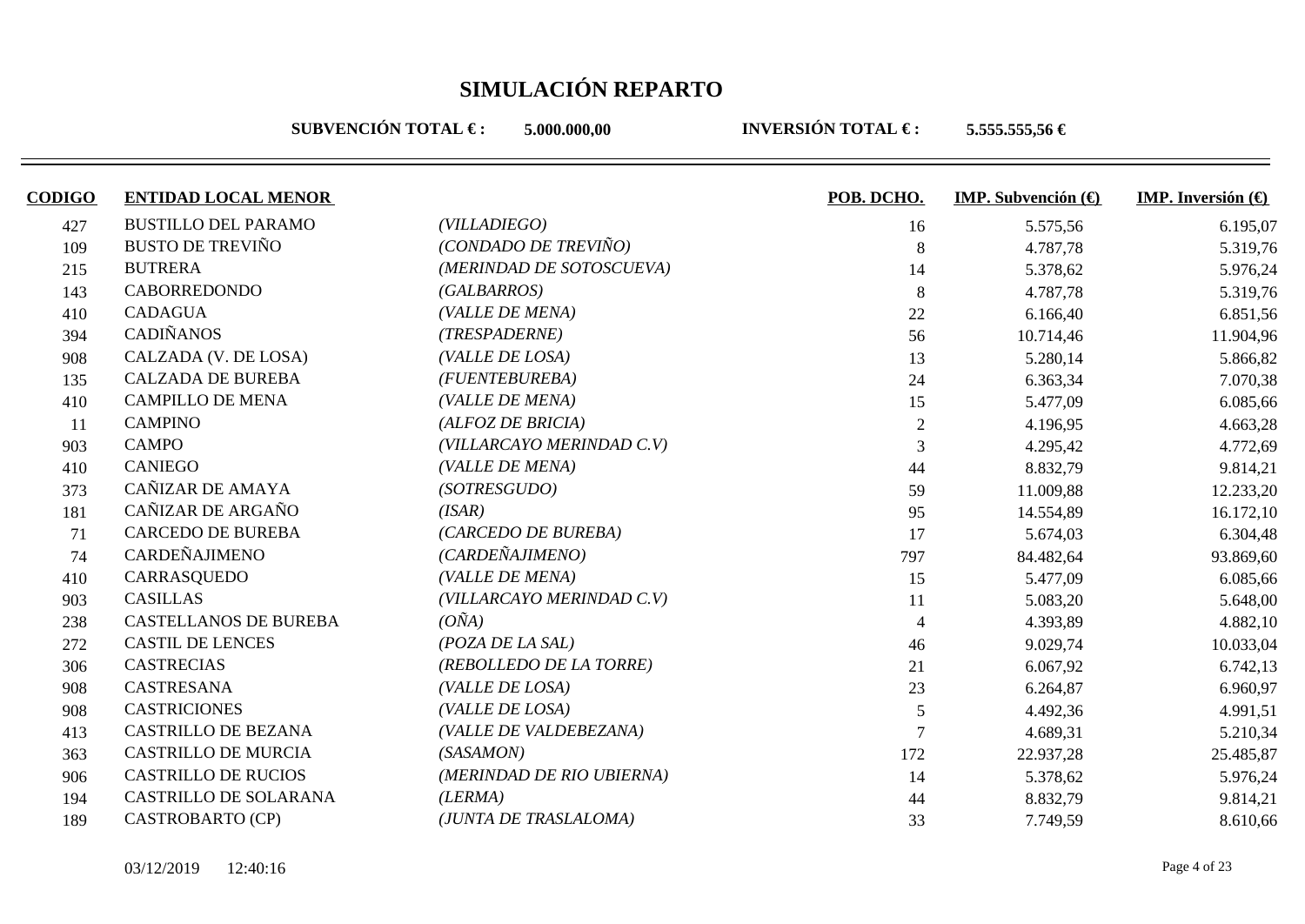**SUBVENCIÓN TOTAL €: 5.000.000.00** 

| <b>CODIGO</b> | <b>ENTIDAD LOCAL MENOR</b>  |                            | POB. DCHO. | <b>IMP.</b> Subvención $(\theta)$ | <b>IMP.</b> Inversión $\bigoplus$ |
|---------------|-----------------------------|----------------------------|------------|-----------------------------------|-----------------------------------|
| 295           | <b>CASTROCENIZA</b>         | (QUINTANILLA DEL COCO)     | 24         | 6.363,34                          | 7.070,38                          |
| 427           | <b>CASTROMORCA</b>          | (VILLADIEGO)               | 22         | 6.166,40                          | 6.851,56                          |
| 213           | <b>CEBOLLEROS</b>           | (MERINDAD DE CUESTA URRIA) | 19         | 5.870,98                          | 6.523,31                          |
| 904           | <b>CELADA DE LA TORRE</b>   | (VALLE DE LAS NAVAS)       | 35         | 7.946,54                          | 8.829,49                          |
| 902           | <b>CELADAS, LAS</b>         | (VALLE DE SANTIBAÑEZ)      | 24         | 6.363,34                          | 7.070,38                          |
| 906           | <b>CELADILLA SOTOBRIN</b>   | (MERINDAD DE RIO UBIERNA)  | 74         | 12.486,97                         | 13.874,41                         |
| 209           | CERCA,LA                    | (MEDINA DE POMAR)          | 18         | 5.772,51                          | 6.413,90                          |
| 238           | <b>CERECEDA</b>             | $(O\tilde{N}A)$            | 11         | 5.083,20                          | 5.648,00                          |
| 906           | <b>CERNEGULA</b>            | (MERINDAD DE RIO UBIERNA)  | 35         | 7.946,54                          | 8.829,49                          |
| 903           | <b>CESPEDES</b>             | (VILLARCAYO MERINDAD C.V)  | 20         | 5.969,45                          | 6.632,72                          |
| 216           | <b>CIDAD DE VALDEPORRES</b> | (MERINDAD DE VALDEPORRES)  | 15         | 5.477,09                          | 6.085,66                          |
| 903           | <b>CIGUENZA</b>             | (VILLARCAYO MERINDAD C.V)  | 203        | 25.989,93                         | 28.877,70                         |
| 413           | <b>CILLERUELO DE BEZANA</b> | (VALLE DE VALDEBEZANA)     | 68         | 11.896,13                         | 13.217,92                         |
| 11            | <b>CILLERUELO DE BRICIA</b> | (ALFOZ DE BRICIA)          | 8          | 4.787,78                          | 5.319,76                          |
| 363           | <b>CITORES DEL PARAMO</b>   | (SASAMON)                  | 39         | 8.340,43                          | 9.267,14                          |
| 427           | <b>COCULINA</b>             | (VILLADIEGO)               | 14         | 5.378,62                          | 5.976,24                          |
| 215           | <b>COGULLOS</b>             | (MERINDAD DE SOTOSCUEVA)   | 3          | 4.295,42                          | 4.772,69                          |
| 189           | <b>COLINA</b>               | (JUNTA DE TRASLALOMA)      | 11         | 5.083,20                          | 5.648,00                          |
| 410           | <b>CONCEJERO</b>            | (VALLE DE MENA)            | 22         | 6.166,40                          | 6.851,56                          |
| 217           | CONDADO VALDIVIELSO         | (MERINDAD DE VALDIVIELSO)  | 68         | 11.896,13                         | 13.217,92                         |
| 175           | CONGOSTO                    | (HUMADA)                   |            | 4.689,31                          | 5.210,34                          |
| 215           | CORNEJO (CP)                | (MERINDAD DE SOTOSCUEVA)   | 43         | 8.734,32                          | 9.704,80                          |
| 238           | <b>CORNUDILLA</b>           | $(O\tilde{N}A)$            | 64         | 11.502,24                         | 12.780,27                         |
| 415           | CORRALEJO                   | (VALLE DE VALDELUCIO)      | 17         | 5.674,03                          | 6.304,48                          |
| 395           | <b>COVANERA</b>             | (TUBILLA DEL AGUA)         | 43         | 8.734,32                          | 9.704,80                          |
| 410           | <b>COVIDES</b>              | (VALLE DE MENA)            | 40         | 8.438,90                          | 9.376,56                          |
| 209           | <b>CRIALES</b>              | (MEDINA DE POMAR)          | 40         | 8.438,90                          | 9.376,56                          |
| 255           | <b>CUBILLA</b>              | (PARTIDO SIERRA TOBALINA)  | 26         | 7.060,29                          | 7.844,77                          |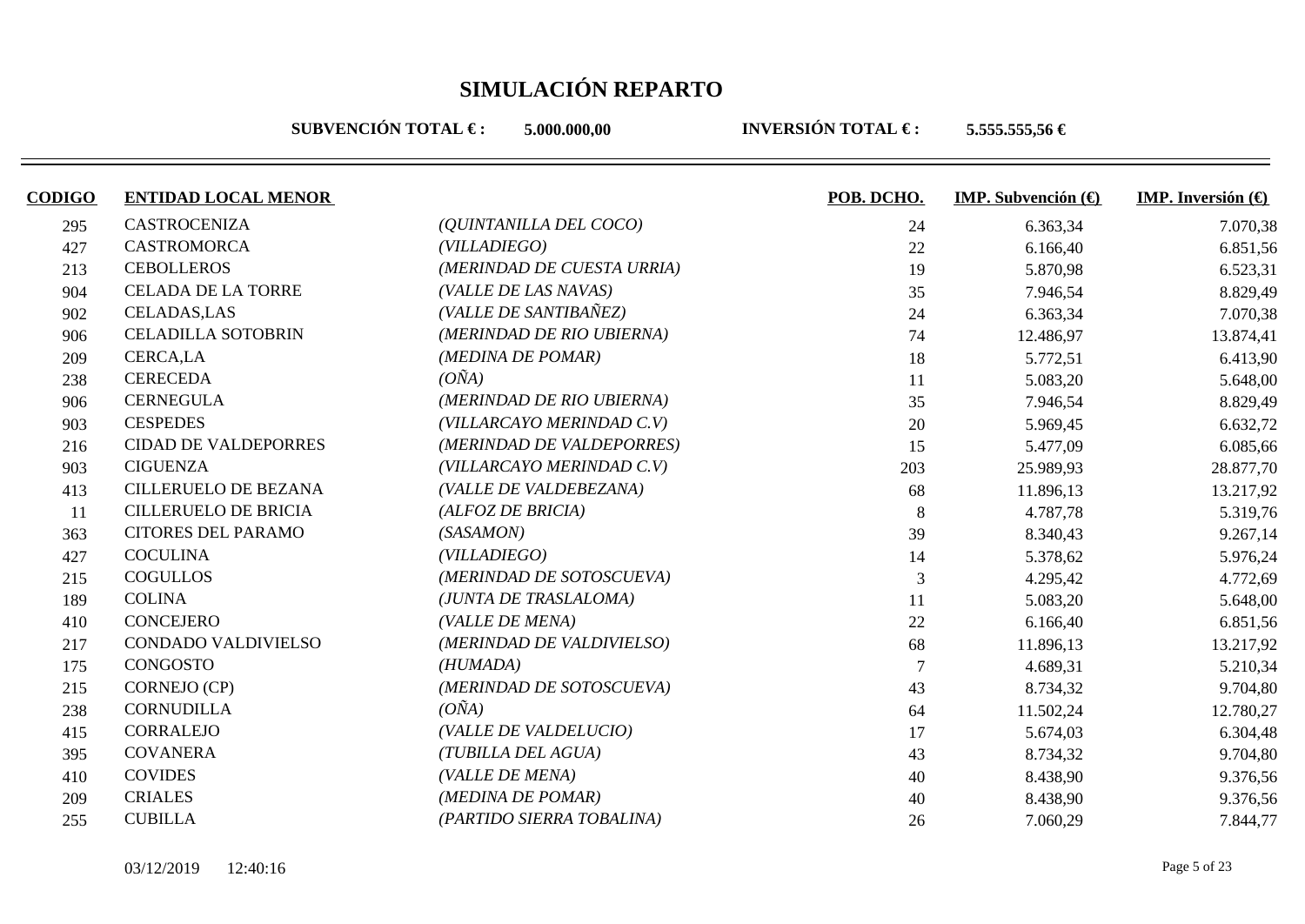**SUBVENCIÓN TOTAL €: 5.000.000.00** 

| <b>CODIGO</b> | <b>ENTIDAD LOCAL MENOR</b>   |                           | POB. DCHO.     | <b>IMP.</b> Subvención $\left(\bigoplus$ | <b>IMP.</b> Inversión $\bigoplus$ |
|---------------|------------------------------|---------------------------|----------------|------------------------------------------|-----------------------------------|
| 200           | <b>CUBILLEJO</b>             | (MAMBRILLAS DE LARA)      | 11             | 5.083,20                                 | 5.648,00                          |
| 905           | <b>CUBILLO DEL BUTRON</b>    | (VALLE DE SEDANO)         | 6              | 4.590,84                                 | 5.100,93                          |
| 30            | <b>CUBILLO DEL CESAR</b>     | (AUSINES, LOS)            | 15             | 5.477,09                                 | 6.085,66                          |
| 189           | <b>CUBILLOS DE LOSA</b>      | (JUNTA DE TRASLALOMA)     | 22             | 6.166,40                                 | 6.851,56                          |
| 413           | <b>CUBILLOS DEL ROJO</b>     | (VALLE DE VALDEBEZANA)    | 11             | 5.083,20                                 | 5.648,00                          |
| 109           | <b>CUCHO</b>                 | (CONDADO DE TREVIÑO)      | 38             | 8.241,96                                 | 9.157,73                          |
| 411           | <b>CUEVA CARDIEL</b>         | (VALLE DE OCA)            | 23             | 6.264,87                                 | 6.960,97                          |
| 177           | <b>CUEVA DE JUARROS</b>      | (IBEAS DE JUARROS)        | 53             | 10.419,05                                | 11.576,72                         |
| 215           | <b>CUEVA DE SOTOSCUEVA</b>   | (MERINDAD DE SOTOSCUEVA)  | 26             | 7.060,29                                 | 7.844,77                          |
| 373           | <b>CUEVAS DE AMAYA</b>       | (SOTRESGUDO)              | 27             | 7.158,76                                 | 7.954,18                          |
| 412           | <b>CUEZVA</b>                | (VALLE DE TOBALINA)       | $\overline{7}$ | 4.689,31                                 | 5.210,34                          |
| 177           | <b>CUZCURRITA DE JUARROS</b> | (IBEAS DE JUARROS)        | 34             | 7.848,07                                 | 8.720,08                          |
| 14            | DOBRO (CP)                   | (ALTOS, LOS)              | 45             | 8.931,27                                 | 9.923,63                          |
| 109           | <b>DORDONIZ</b>              | (CONDADO DE TREVIÑO)      | 35             | 7.946,54                                 | 8.829,49                          |
| 109           | <b>DOROÑO</b>                | (CONDADO DE TREVIÑO)      | 147            | 19.675,47                                | 21.861,63                         |
| 216           | <b>DOSANTE</b>               | (MERINDAD DE VALDEPORRES) | 10             | 4.984,73                                 | 5.538,59                          |
| 214           | <b>EDESA</b>                 | (MERINDAD DE MONTIJA)     | 15             | 5.477,09                                 | 6.085,66                          |
| 120           | <b>ENCIO</b>                 | (ENCIO)                   | 13             | 5.280,14                                 | 5.866,82                          |
| 410           | <b>ENTRAMBASAGUAS</b>        | (VALLE DE MENA)           | 182            | 23.922,01                                | 26.580,01                         |
| 215           | <b>ENTRAMBOSRIOS</b>         | (MERINDAD DE SOTOSCUEVA)  | 24             | 6.363,34                                 | 7.070,38                          |
| 189           | ERAS, LAS                    | (JUNTA DE TRASLALOMA)     | 10             | 4.984,73                                 | 5.538,59                          |
| 905           | <b>ESCALADA</b>              | (VALLE DE SEDANO)         | 39             | 8.340,43                                 | 9.267,14                          |
| 903           | <b>ESCAÑO</b>                | (VILLARCAYO MERINDAD C.V) | 5              | 4.492,36                                 | 4.991,51                          |
| 14            | <b>ESCOBADOS DE ABAJO</b>    | (ALTOS, LOS)              | 21             | 6.067,92                                 | 6.742,13                          |
| 14            | <b>ESCOBADOS DE ARRIBA</b>   | (ALTOS, LOS)              | 8              | 4.787,78                                 | 5.319,76                          |
| 415           | <b>ESCUDEROS</b>             | (VALLE DE VALDELUCIO)     | 15             | 5.477,09                                 | 6.085,66                          |
| 177           | <b>ESPINOSA DE JUARROS</b>   | (IBEAS DE JUARROS)        | 12             | 5.181,67                                 | 5.757,41                          |
| 360           | <b>ESPINOSA DEL MONTE</b>    | (SAN VICENTE DEL VALLE)   | 6              | 4.590,84                                 | 5.100,93                          |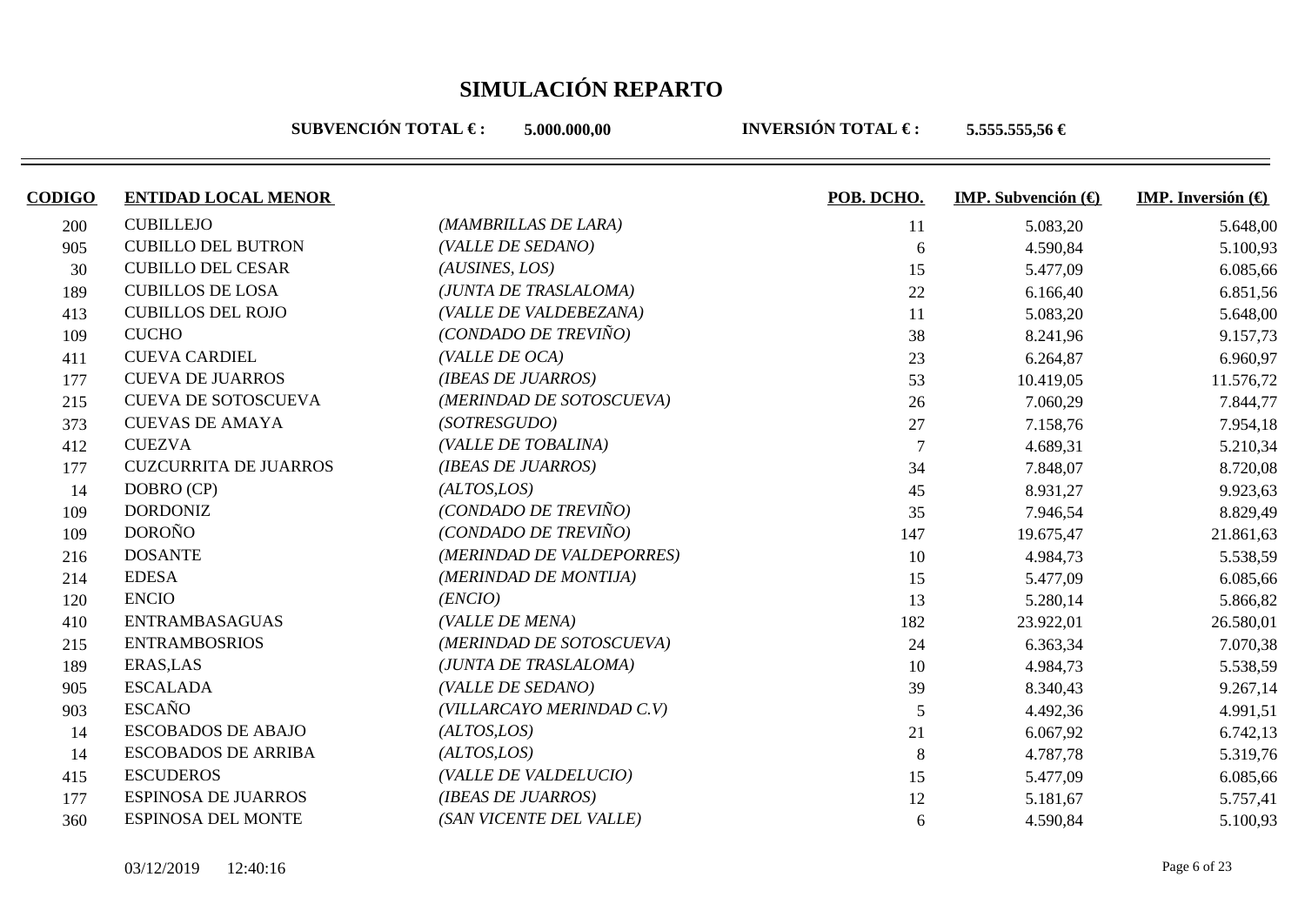**SUBVENCIÓN TOTAL €: 5.000.000.00** 

| <b>CODIGO</b> | <b>ENTIDAD LOCAL MENOR</b>    |                            | POB. DCHO. | IMP. Subvención $(\bigoplus$ | <b>IMP.</b> Inversión $\left(\bigoplus$ |
|---------------|-------------------------------|----------------------------|------------|------------------------------|-----------------------------------------|
| 48            | <b>ETERNA</b>                 | (BELORADO)                 | 21         | 6.067,92                     | 6.742,13                                |
| 213           | <b>EXTRAMIANA</b>             | (MERINDAD DE CUESTA URRIA) | 24         | 6.363,34                     | 7.070,38                                |
| 433           | <b>EZQUERRA</b>               | (VILLAGALIJO)              | 10         | 4.984,73                     | 5.538,59                                |
| 109           | <b>FRANCO</b>                 | (CONDADO DE TREVIÑO)       | 68         | 11.896,13                    | 13.217,92                               |
| 903           | <b>FRESNEDO</b>               | (VILLARCAYO MERINDAD C.V)  | 23         | 6.264,87                     | 6.960,97                                |
| 130           | <b>FRESNEÑA</b>               | $(FRESNE\tilde{N}A)$       | 42         | 8.635,85                     | 9.595,39                                |
| 908           | <b>FRESNO DE LOSA</b>         | (VALLE DE LOSA)            | 18         | 5.772,51                     | 6.413,90                                |
| 415           | FUENCALIENTE DE LUCIO         | (VALLE DE VALDELUCIO)      | 77         | 12.782,39                    | 14.202,66                               |
| 175           | <b>FUENCALIENTE DE PUERTA</b> | (HUMADA)                   | 14         | 5.378,62                     | 5.976,24                                |
| 427           | <b>FUENCIVIL</b>              | (VILLADIEGO)               | 19         | 5.870,98                     | 6.523,31                                |
| 45            | <b>FUENTE URBEL</b>           | (BASCONCILLOS DEL TOZO)    | 24         | 6.363,34                     | 7.070,38                                |
| 175           | <b>FUENTEODRA</b>             | (HUMADA)                   | 12         | 5.181,67                     | 5.757,41                                |
| 109           | <b>FUIDIO</b>                 | (CONDADO DE TREVIÑO)       | 28         | 7.257,23                     | 8.063,59                                |
| 412           | <b>GABANES</b>                | (VALLE DE TOBALINA)        | 19         | 5.870,98                     | 6.523,31                                |
| 26            | <b>GALARDE</b>                | (ARLANZON)                 | 35         | 7.946,54                     | 8.829,49                                |
| 143           | <b>GALBARROS</b>              | (GALBARROS)                | 11         | 5.083,20                     | 5.648,00                                |
| 416           | <b>GALLEJONES (CP)</b>        | (VALLE DE ZAMANZAS)        | 8          | 4.787,78                     | 5.319,76                                |
| 274           | <b>GARGANCHON</b>             | (PRADOLUENGO)              | 19         | 5.870,98                     | 6.523,31                                |
| 412           | <b>GAROÑA</b>                 | (VALLE DE TOBALINA)        | 13         | 5.280,14                     | 5.866,82                                |
| 214           | <b>GAYANGOS</b>               | (MERINDAD DE MONTIJA)      | 53         | 10.419,05                    | 11.576,72                               |
| 410           | <b>GIJANO</b>                 | (VALLE DE MENA)            | 73         | 12.388,50                    | 13.765,00                               |
| 109           | <b>GOLERNIO</b>               | (CONDADO DE TREVIÑO)       | 9          | 4.886,25                     | 5.429,17                                |
| 109           | <b>GRANDIVAL</b>              | (CONDADO DE TREVIÑO)       | 28         | 7.257,23                     | 8.063,59                                |
| 905           | <b>GREDILLA DE SEDANO</b>     | (VALLE DE SEDANO)          | 27         | 7.158,76                     | 7.954,18                                |
| 906           | <b>GREDILLA LA POLERA</b>     | (MERINDAD DE RIO UBIERNA)  | 63         | 11.403,77                    | 12.670,86                               |
| 373           | <b>GUADILLA DE VILLAMAR</b>   | (SOTRESGUDO)               | 93         | 14.357,95                    | 15.953,28                               |
| 421           | <b>GUMA</b>                   | (VID Y BARRIOS, LA)        | 45         | 8.931,27                     | 9.923,63                                |
| 256           | <b>GUZMAN</b>                 | (PEDROSA DE DUERO)         | 99         | 14.948,78                    | 16.609,76                               |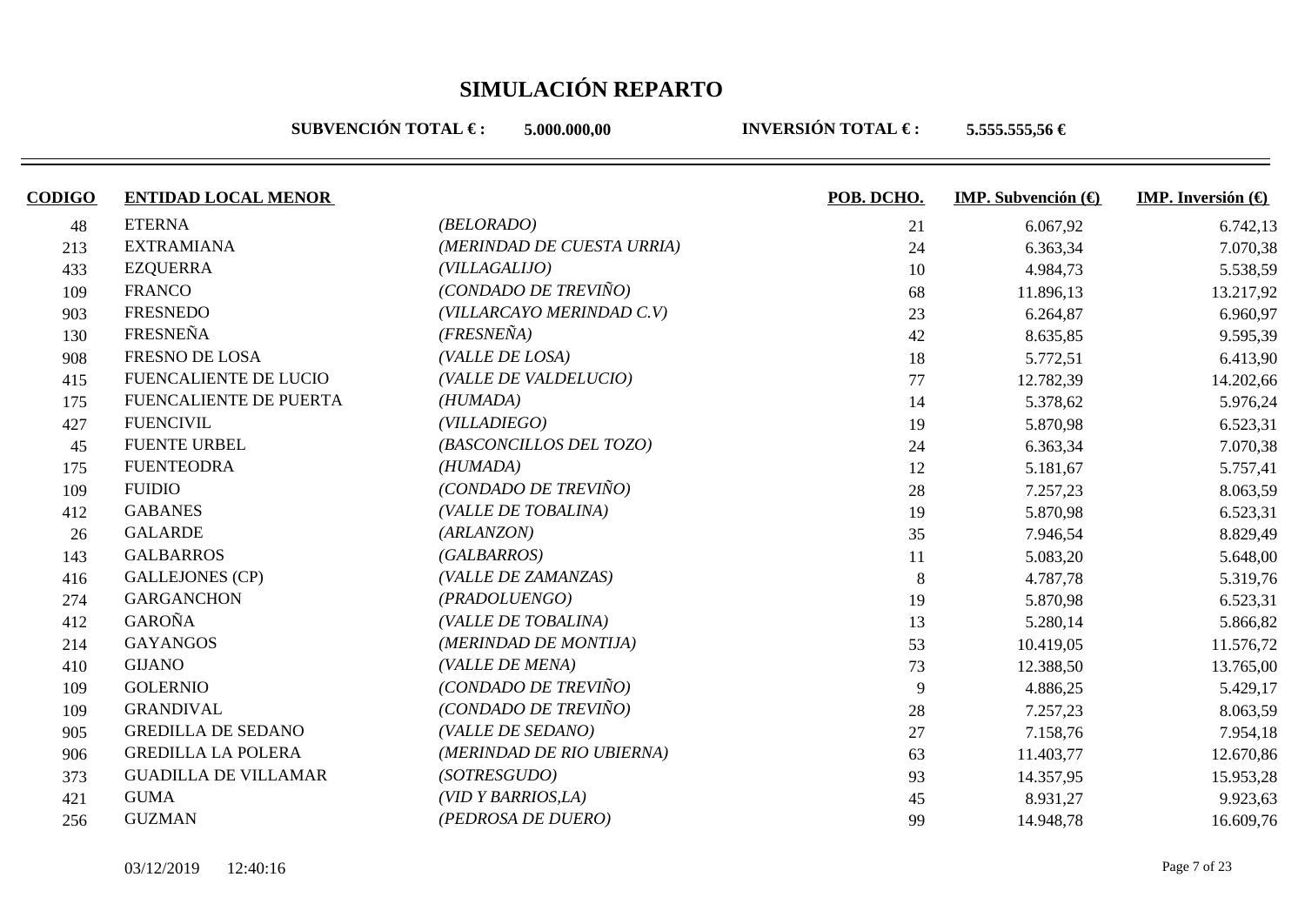**SUBVENCIÓN TOTAL €: 5.000.000.00** 

| <b>CODIGO</b> | <b>ENTIDAD LOCAL MENOR</b> |                            | POB. DCHO. | IMP. Subvención $(\bigoplus$ | <b>IMP.</b> Inversión $\left(\bigoplus$ |
|---------------|----------------------------|----------------------------|------------|------------------------------|-----------------------------------------|
| 413           | <b>HERBOSA</b>             | (VALLE DE VALDEBEZANA)     | 33         | 7.749,59                     | 8.610,66                                |
| 238           | <b>HERMOSILLA</b>          | $(O\tilde{N}A)$            | 23         | 6.264,87                     | 6.960,97                                |
| 412           | <b>HERRAN</b>              | (VALLE DE TOBALINA)        | 17         | 5.674,03                     | 6.304,48                                |
| 328           | HERRERA DE VALDIVIELSO     | (RUCANDIO)                 |            | 4.689,31                     | 5.210,34                                |
| 12            | <b>HIGON</b>               | (ALFOZ DE SANTA GADEA)     | 19         | 5.870,98                     | 6.523,31                                |
| 44            | <b>HINIESTRA</b>           | (BARRIOS DE COLINA)        | 2          | 4.196,95                     | 4.663,28                                |
| 88            | HINOJAL DE RIOPISUERGA     | (CASTRILLO DE RIOPISUERGA) | 31         | 7.552,65                     | 8.391,83                                |
| 174           | <b>HINOJAR DEL REY</b>     | (HUERTA DE REY)            | 63         | 11.403,77                    | 12.670,86                               |
| 906           | <b>HONTOMIN</b>            | (MERINDAD DE RIO UBIERNA)  | 59         | 11.009,88                    | 12.233,20                               |
| 125           | <b>HORMAZA</b>             | (ESTEPAR)                  | 61         | 11.206,83                    | 12.452,03                               |
| 427           | <b>HORMAZUELA</b>          | (VILLADIEGO)               | 14         | 5.378,62                     | 5.976,24                                |
| 903           | <b>HORNA</b>               | (VILLARCAYO MERINDAD C.V)  | 229        | 28.550,22                    | 31.722,47                               |
| 410           | <b>HORNES</b>              | (VALLE DE MENA)            | 32         | 7.651,12                     | 8.501,24                                |
| 215           | HORNILLALASTRA             | (MERINDAD DE SOTOSCUEVA)   | 16         | 5.575,56                     | 6.195,07                                |
| 215           | <b>HORNILLAYUSO</b>        | (MERINDAD DE SOTOSCUEVA)   | 17         | 5.674,03                     | 6.304,48                                |
| 45            | HOYOS DEL TOZO             | (BASCONCILLOS DEL TOZO)    | 21         | 6.067,92                     | 6.742,13                                |
| 330           | HOYUELOS DE LA SIERRA      | (SALAS DE LOS INFANTES)    | 17         | 5.674,03                     | 6.304,48                                |
| 413           | <b>HOZ DE ARREBA</b>       | (VALLE DE VALDEBEZANA)     |            | 4.689,31                     | 5.210,34                                |
| 217           | <b>HOZ DE VALDIVIELSO</b>  | (MERINDAD DE VALDIVIELSO)  | 18         | 5.772,51                     | 6.413,90                                |
| 328           | <b>HOZABEJAS</b>           | (RUCANDIO)                 | 11         | 5.083,20                     | 5.648,00                                |
| 414           | HUERTA DE ABAJO (CP)       | (VALLE DE VALDELAGUNA)     | 69         | 11.994,61                    | 13.327,34                               |
| 328           | <b>HUESPEDA</b>            | (RUCANDIO)                 | 8          | 4.787,78                     | 5.319,76                                |
| 14            | <b>HUIDOBRO</b>            | (ALTOS, LOS)               |            | 4.393,89                     | 4.882,10                                |
| 175           | <b>HUMADA</b>              | (HUMADA)                   | 20         | 5.969,45                     | 6.632,72                                |
| 315           | <b>HUMIENTA</b>            | (REVILLARRUZ)              | 231        | 28.747,16                    | 31.941,29                               |
| 109           | <b>IMIRURI</b>             | (CONDADO DE TREVIÑO)       | 25         | 6.461,81                     | 7.179,79                                |
| 903           | <b>INCINILLAS</b>          | (VILLARCAYO MERINDAD C.V)  | 31         | 7.552,65                     | 8.391,83                                |
| 410           | <b>IRUS</b>                | (VALLE DE MENA)            | 8          | 4.787,78                     | 5.319,76                                |
|               |                            |                            |            |                              |                                         |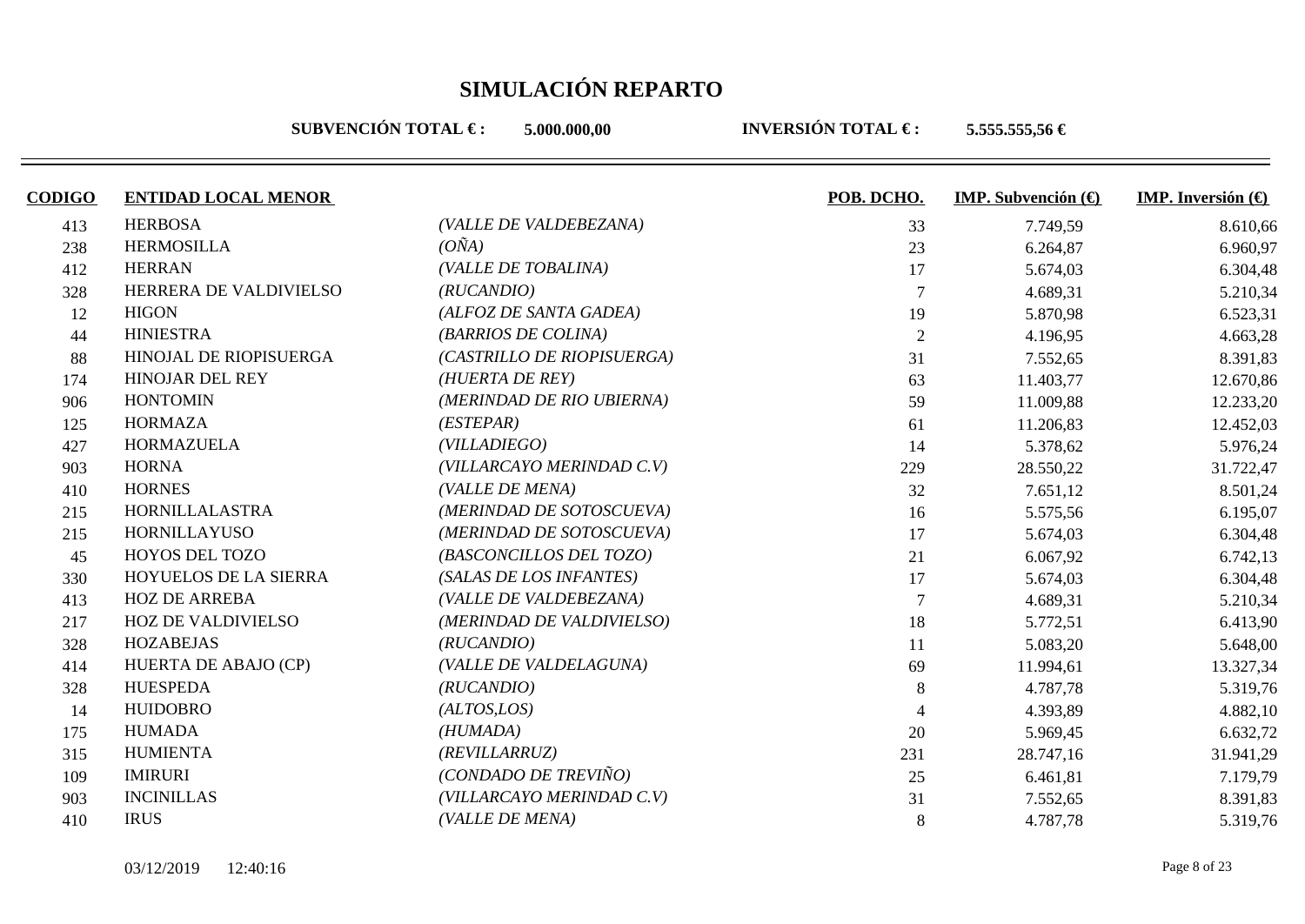**SUBVENCIÓN TOTAL €: 5.000.000.00** 

| <b>CODIGO</b> | <b>ENTIDAD LOCAL MENOR</b>  |                            | POB. DCHO. | <b>IMP.</b> Subvención $(\theta)$ | <b>IMP.</b> Inversión $\bigoplus$ |
|---------------|-----------------------------|----------------------------|------------|-----------------------------------|-----------------------------------|
| 109           | LAÑO                        | (CONDADO DE TREVIÑO)       | 13         | 5.280,14                          | 5.866,82                          |
| 191           | LARA DE LOS INFANTES (CP)   | (JURISDICCION DE LARA)     | 20         | 5.969,45                          | 6.632,72                          |
| 908           | <b>LASTRAS DE LA TORRE</b>  | (VALLE DE LOSA)            | 18         | 5.772,51                          | 6.413,90                          |
| 189           | <b>LASTRAS DE LAS ERAS</b>  | (JUNTA DE TRASLALOMA)      | 17         | 5.674,03                          | 6.304,48                          |
| 908           | <b>LASTRAS DE TEZA (CP)</b> | (VALLE DE LOSA)            | 24         | 6.363,34                          | 7.070,38                          |
| 410           | LECIÑANA DE MENA            | (VALLE DE MENA)            | 13         | 5.280,14                          | 5.866,82                          |
| 412           | LECIÑANA DE TOBALINA        | (VALLE DE TOBALINA)        | 27         | 7.158,76                          | 7.954,18                          |
| 272           | <b>LENCES</b>               | $(POZA$ DE LA SAL)         | 34         | 7.848,07                          | 8.720,08                          |
| 906           | <b>LERMILLA</b>             | (MERINDAD DE RIO UBIERNA)  | 9          | 4.886,25                          | 5.429,17                          |
| 216           | <b>LEVA</b>                 | (MERINDAD DE VALDEPORRES)  | 6          | 4.590,84                          | 5.100,93                          |
| 410           | <b>LEZANA DE MENA</b>       | (VALLE DE MENA)            | 118        | 16.819,76                         | 18.688,62                         |
| 215           | LINARES DE SOTOSCUEVA       | (MERINDAD DE SOTOSCUEVA)   | 9          | 4.886,25                          | 5.429,17                          |
| 415           | LLANILLO-MUNDILLA           | (VALLE DE VALDELUCIO)      | 46         | 9.029,74                          | 10.033,04                         |
| 908           | <b>LLORENGOZ</b>            | (VALLE DE LOSA)            | 10         | 4.984,73                          | 5.538,59                          |
| 259           | <b>LODOSO</b>               | (PEDROSA DE RIO URBEL)     | 91         | 14.161,00                         | 15.734,44                         |
| 214           | <b>LOMA DE MONTIJA</b>      | (MERINDAD DE MONTIJA)      | 67         | 11.797,66                         | 13.108,51                         |
| 412           | <b>LOMANA</b>               | (VALLE DE TOBALINA)        | 5          | 4.492,36                          | 4.991,51                          |
| 11            | LOMAS DE VILLAMEDIANA       | (ALFOZ DE BRICIA)          | 10         | 4.984,73                          | 5.538,59                          |
| 412           | <b>LOZARES DE TOBALINA</b>  | (VALLE DE TOBALINA)        | 20         | 5.969,45                          | 6.632,72                          |
| 124           | <b>MACHORRAS, LAS</b>       | (ESPINOSA DE LOS MONTEROS) | 257        | 31.307,45                         | 34.786,06                         |
| 328           | MADRID DE LAS CADERECHAS    | (RUCANDIO)                 | 17         | 5.674,03                          | 6.304,48                          |
| 368           | <b>MAHALLOS</b>             | (SORDILLOS)                | 8          | 4.787,78                          | 5.319,76                          |
| 410           | <b>MALTRANA</b>             | (VALLE DE MENA)            | 50         | 9.423,63                          | 10.470,70                         |
| 410           | <b>MALTRANILLA</b>          | (VALLE DE MENA)            | 117        | 16.721,29                         | 18.579,21                         |
| 908           | <b>MAMBLIGA</b>             | (VALLE DE LOSA)            | 10         | 4.984,73                          | 5.538,59                          |
| 200           | <b>MAMBRILLAS DE LARA</b>   | (MAMBRILLAS DE LARA)       | 24         | 6.363,34                          | 7.070,38                          |
| 902           | <b>MANSILLA DE BURGOS</b>   | (VALLE DE SANTIBAÑEZ)      | 44         | 8.832,79                          | 9.814,21                          |
| 409           | <b>MANZANEDO (CP)</b>       | (VALLE DE MANZANEDO)       | 38         | 8.241,96                          | 9.157,73                          |
|               |                             |                            |            |                                   |                                   |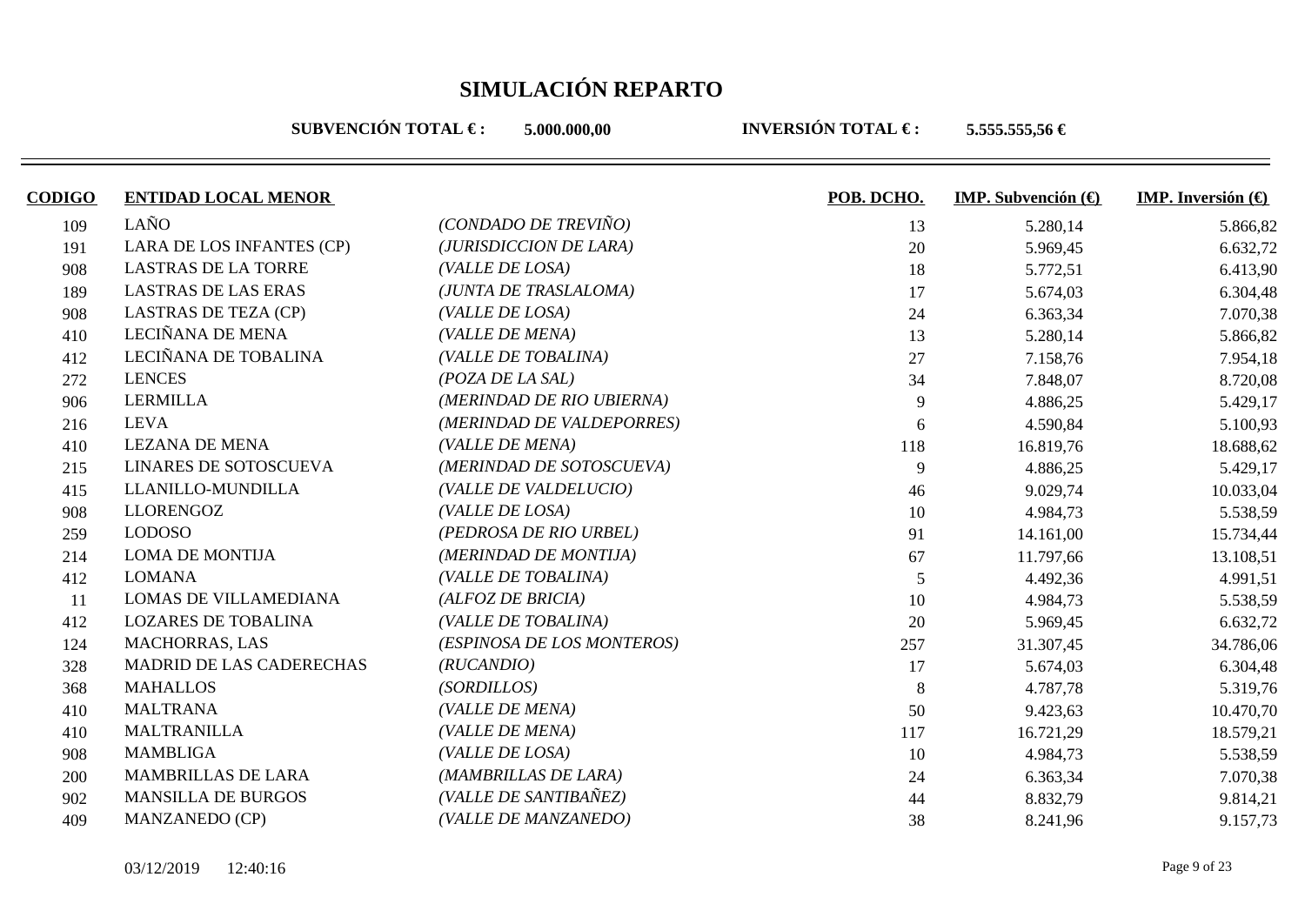**SUBVENCIÓN TOTAL €: 5.000.000.00** 

| <b>CODIGO</b> | <b>ENTIDAD LOCAL MENOR</b> |                            | POB. DCHO.     | <b>IMP.</b> Subvención $(\theta)$ | <b>IMP.</b> Inversión $\left(\bigoplus$ |
|---------------|----------------------------|----------------------------|----------------|-----------------------------------|-----------------------------------------|
| 109           | <b>MARAURI</b>             | (CONDADO DE TREVIÑO)       | 21             | 6.067,92                          | 6.742,13                                |
| 283           | <b>MARCILLO</b>            | ( <i>QUINTANAELEZ</i> )    | $\overline{2}$ | 4.196,95                          | 4.663,28                                |
| 907           | MARMELLAR DE ARRIBA        | (ALFOZ DE QUINTANADUEÑAS)  | 29             | 7.355,70                          | 8.173,00                                |
| 906           | <b>MASA</b>                | (MERINDAD DE RIO UBIERNA)  | 25             | 6.461,81                          | 7.179,79                                |
| 476           | <b>MAZUECO</b>             | (VILLORUEBO)               | 18             | 5.772,51                          | 6.413,90                                |
| 125           | <b>MAZUELO DE MUÑO</b>     | (ESTEPAR)                  | 93             | 14.357,95                         | 15.953,28                               |
| 410           | <b>MEDIANAS</b>            | (VALLE DE MENA)            | 45             | 8.931,27                          | 9.923,63                                |
| 125           | MEDINILLA DE LA DEHESA     | (ESTEPAR)                  | 35             | 7.946,54                          | 8.829,49                                |
| 904           | MELGOSA BURGOS (V.NAVAS)   | (VALLE DE LAS NAVAS)       | 28             | 7.257,23                          | 8.063,59                                |
| 427           | MELGOSA DE VILLADIEGO      | (VILLADIEGO)               | 19             | 5.870,98                          | 6.523,31                                |
| 410           | <b>MENAMAYOR</b>           | (VALLE DE MENA)            | 57             | 10.812,94                         | 12.014,38                               |
| 213           | <b>MIJANGOS</b>            | (MERINDAD DE CUESTA URRIA) | 20             | 5.969,45                          | 6.632,72                                |
| 412           | <b>MIJARALENGUA</b>        | (VALLE DE TOBALINA)        |                | 4.689,31                          | 5.210,34                                |
| 209           | MIÑON (MEDINA POMAR)       | (MEDINA DE POMAR)          | 37             | 8.143,49                          | 9.048,32                                |
| 902           | MIÑON (V.SANTIBAÑEZ)       | (VALLE DE SANTIBAÑEZ)      | 13             | 5.280,14                          | 5.866,82                                |
| 72            | MODUBAR DE LA CUESTA       | (CARCEDO DE BURGOS)        | 66             | 11.699,19                         | 12.999,10                               |
| 177           | MODUBAR DE SAN CIBRIAN     | (IBEAS DE JUARROS)         | 67             | 11.797,66                         | 13.108,51                               |
| 906           | MOLINA DE UBIERNA,LA       | (MERINDAD DE RIO UBIERNA)  | 39             | 8.340,43                          | 9.267,14                                |
| 238           | MOLINA DEL PORTILLO BUSTO  | $(O\tilde{N}A)$            | 11             | 5.083,20                          | 5.648,00                                |
| 209           | <b>MOMEDIANO</b>           | (MEDINA DE POMAR)          | 10             | 4.984,73                          | 5.538,59                                |
| 209           | <b>MONEO</b>               | (MEDINA DE POMAR)          | 56             | 10.714,46                         | 11.904,96                               |
| <sup>11</sup> | <b>MONTEJO DE BRICIA</b>   | (ALFOZ DE BRICIA)          | 34             | 7.848,07                          | 8.720,08                                |
| 412           | <b>MONTEJO DE CEBAS</b>    | (VALLE DE TOBALINA)        | 37             | 8.143,49                          | 9.048,32                                |
| 412           | MONTEJO DE SAN MIGUEL      | (VALLE DE TOBALINA)        | 16             | 5.575,56                          | 6.195,07                                |
| 413           | <b>MONTOTO</b>             | (VALLE DE VALDEBEZANA)     | 16             | 5.575,56                          | 6.195,07                                |
| 197           | <b>MONTUENGA</b>           | (MADRIGALEJO DEL MONTE)    | 54             | 10.517,52                         | 11.686,13                               |
| 905           | MORADILLO DE SEDANO        | (VALLE DE SEDANO)          | 14             | 5.378,62                          | 5.976,24                                |
| 120           | <b>MORIANA</b>             | (ENCIO)                    | 24             | 6.363,34                          | 7.070,38                                |
|               |                            |                            |                |                                   |                                         |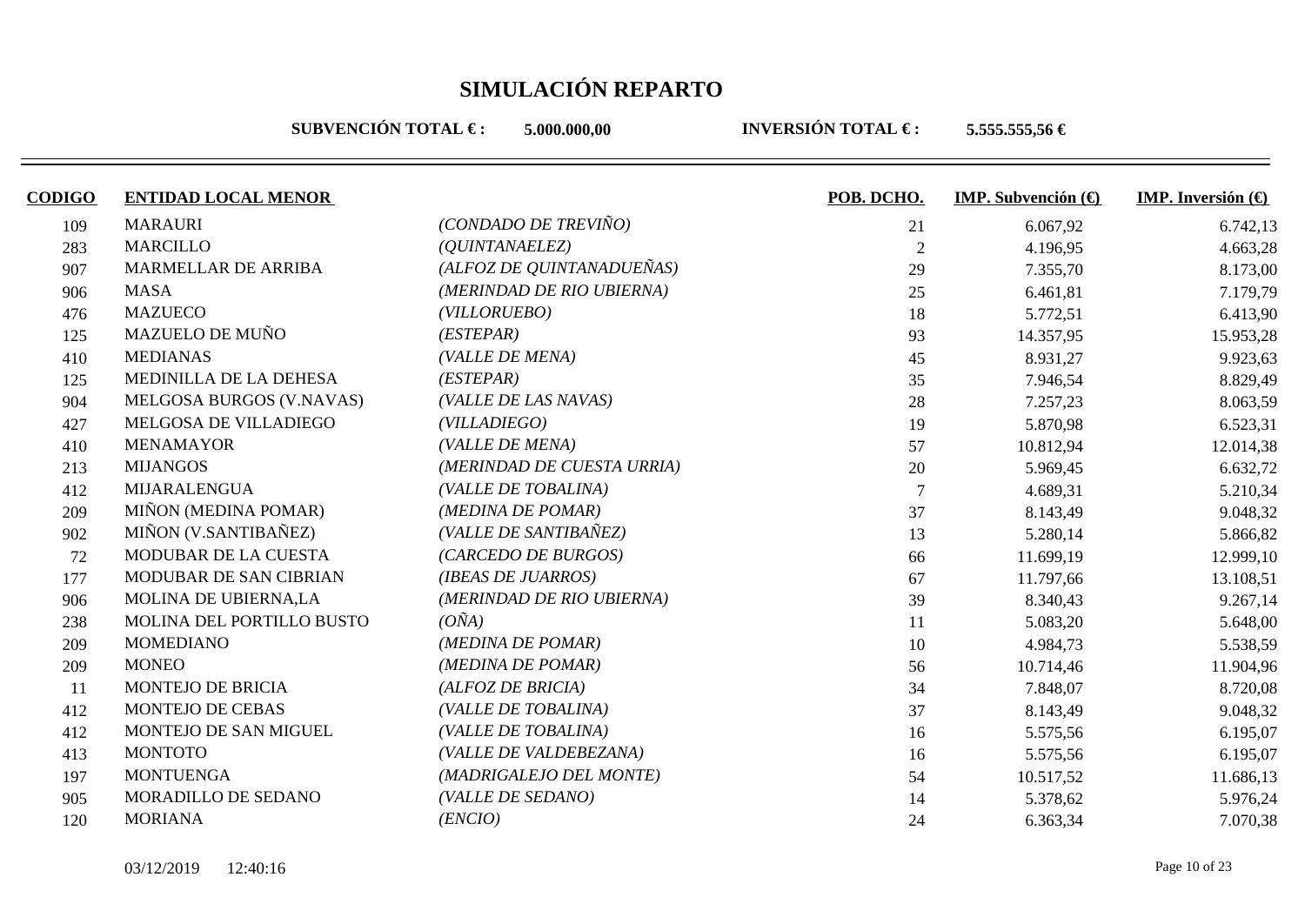**SUBVENCIÓN TOTAL €: 5.000.000.00** 

| <b>CODIGO</b> | <b>ENTIDAD LOCAL MENOR</b> |                             | POB. DCHO.     | <b>IMP.</b> Subvención $\left(\bigoplus$ | <b>IMP.</b> Inversión $\bigoplus$ |
|---------------|----------------------------|-----------------------------|----------------|------------------------------------------|-----------------------------------|
| 903           | <b>MOZARES</b>             | (VILLARCAYO MERINDAD C.V)   | 16             | 5.575,56                                 | 6.195,07                          |
| 177           | MOZONCILLO DE JUARROS      | (IBEAS DE JUARROS)          | 50             | 9.423,63                                 | 10.470,70                         |
| 109           | <b>MUERGAS</b>             | (CONDADO DE TREVIÑO)        | 3              | 4.295,42                                 | 4.772,69                          |
| 410           | <b>NAVA DE MENA</b>        | (VALLE DE MENA)             | 137            | 18.690,74                                | 20.767,49                         |
| 209           | <b>NAVAGOS</b>             | (MEDINA DE POMAR)           | 21             | 6.067,92                                 | 6.742,13                          |
| 905           | <b>NIDAGUILA</b>           | (VALLE DE SEDANO)           | 27             | 7.158,76                                 | 7.954,18                          |
| 214           | <b>NOCECO</b>              | (MERINDAD DE MONTIJA)       | 41             | 8.537,38                                 | 9.485,98                          |
| 902           | <b>NUEZ DE ABAJO,LA</b>    | (VALLE DE SANTIBAÑEZ)       | 28             | 7.257,23                                 | 8.063,59                          |
| 398           | <b>NUEZ DE ARRIBA,LA</b>   | (URBEL DEL CASTILLO)        | 24             | 6.363,34                                 | 7.070,38                          |
| 120           | <b>OBARENES</b>            | (ENCIO)                     | $\sqrt{5}$     | 4.492,36                                 | 4.991,51                          |
| 109           | <b>OBECURI</b>             | (CONDADO DE TREVIÑO)        | 15             | 5.477,09                                 | 6.085,66                          |
| 109           | OCILLA Y LADRERA           | (CONDADO DE TREVIÑO)        | 5              | 4.492,36                                 | 4.991,51                          |
| 431           | OCON DE VILLAFRANCA        | (VILLAFRANCA MONTES DE OCA) |                | 4.689,31                                 | 5.210,34                          |
| 109           | <b>OGUETA</b>              | (CONDADO DE TREVIÑO)        |                | 4.689,31                                 | 5.210,34                          |
| 328           | <b>OJEDA</b>               | (RUCANDIO)                  |                | 4.689,31                                 | 5.210,34                          |
| 363           | <b>OLMILLOS DE SASAMON</b> | (SASAMON)                   | 116            | 16.622,82                                | 18.469,80                         |
| 29            | <b>OLMOS DE ATAPUERCA</b>  | (ATAPUERCA)                 | 51             | 10.222,10                                | 11.357,89                         |
| 427           | <b>OLMOS DE LA PICAZA</b>  | (VILLADIEGO)                | 16             | 5.575,56                                 | 6.195,07                          |
| 315           | <b>OLMOSALBOS</b>          | (REVILLARRUZ)               | 11             | 5.083,20                                 | 5.648,00                          |
| 905           | ORBANEJA DEL CASTILLO      | (VALLE DE SEDANO)           | 53             | 10.419,05                                | 11.576,72                         |
| 412           | <b>ORBAÑANOS</b>           | (VALLE DE TOBALINA)         | $\mathfrak{S}$ | 4.492,36                                 | 4.991,51                          |
| 175           | ORDEJONES, LOS             | (HUMADA)                    | 27             | 7.158,76                                 | 7.954,18                          |
| 412           | ORDEN,LA                   | (VALLE DE TOBALINA)         | 17             | 5.674,03                                 | 6.304,48                          |
| 209           | <b>OTEO</b>                | (MEDINA DE POMAR)           | 38             | 8.241,96                                 | 9.157,73                          |
| 109           | <b>OZANA</b>               | (CONDADO DE TREVIÑO)        | 13             | 5.280,14                                 | 5.866,82                          |
| 181           | PALACIOS DE BENAVER        | (ISAR)                      | 90             | 14.062,53                                | 15.625,03                         |
| 394           | PALAZUELOS DE CUESTAURRIA  | (TRESPADERNE)               |                | 4.689,31                                 | 5.210,34                          |
| 427           | PALAZUELOS DE VILLADIEGO   | (VILLADIEGO)                | 5              | 4.492,36                                 | 4.991,51                          |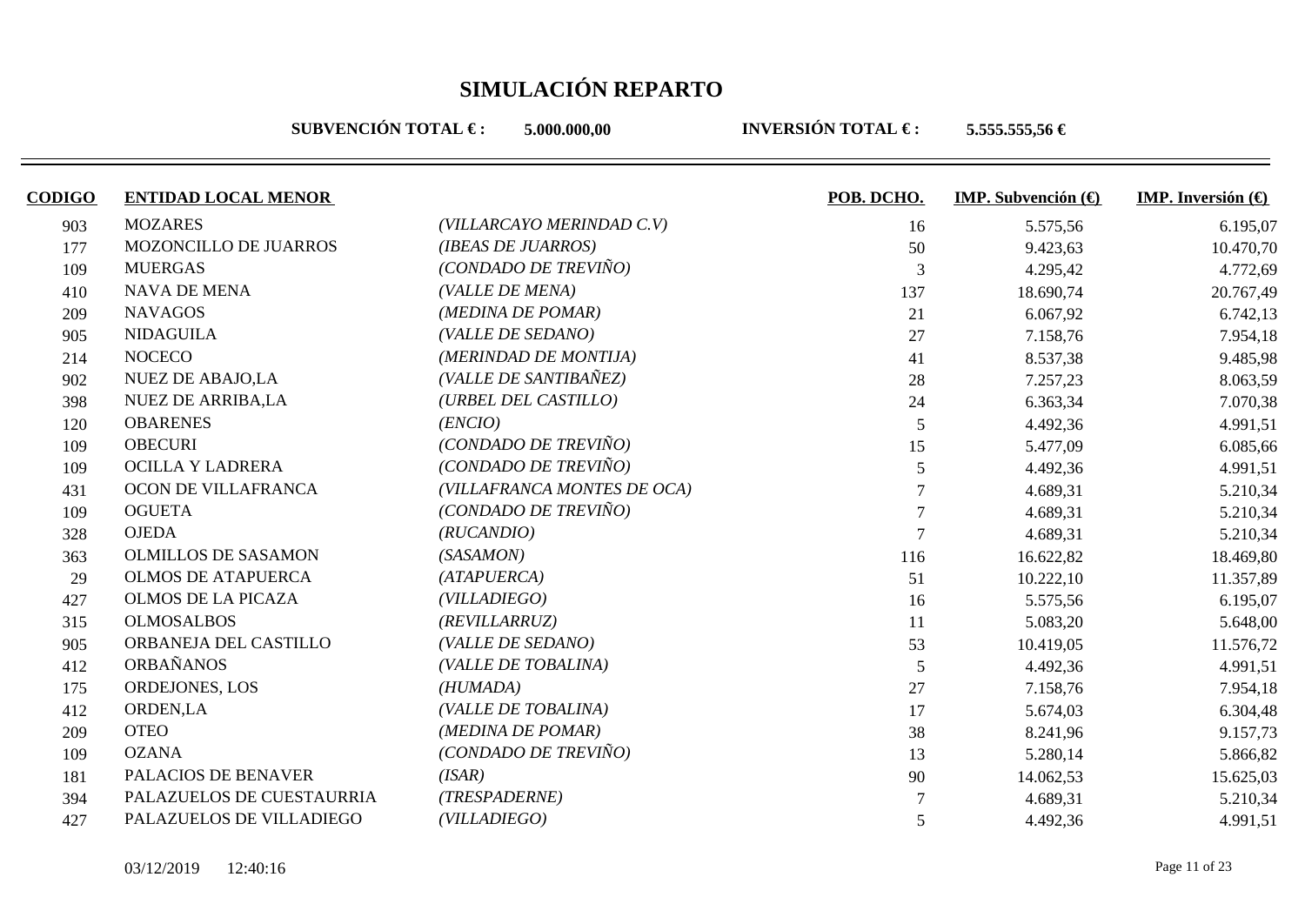**SUBVENCIÓN TOTAL €: 5.000.000.00** 

| <b>CODIGO</b> | <b>ENTIDAD LOCAL MENOR</b> |                            | POB. DCHO.     | IMP. Subvención $(\bigoplus$ | IMP. Inversión $\Theta$ |
|---------------|----------------------------|----------------------------|----------------|------------------------------|-------------------------|
| 109           | <b>PANGUA</b>              | (CONDADO DE TREVIÑO)       | 14             | 5.378,62                     | 5.976,24                |
| 412           | <b>PANGUSION</b>           | (VALLE DE TOBALINA)        | 33             | 7.749,59                     | 8.610,66                |
| 217           | <b>PANIZARES</b>           | (MERINDAD DE VALDIVIELSO)  | 11             | 5.083,20                     | 5.648,00                |
| 124           | <b>PARA</b>                | (ESPINOSA DE LOS MONTEROS) | 39             | 8.340,43                     | 9.267,14                |
| 213           | PARALACUESTA               | (MERINDAD DE CUESTA URRIA) | 23             | 6.264,87                     | 6.960,97                |
| 907           | PARAMO DEL ARROYO          | (ALFOZ DE QUINTANADUEÑAS)  | 39             | 8.340,43                     | 9.267,14                |
| 209           | <b>PARESOTAS</b>           | (MEDINA DE POMAR)          | 17             | 5.674,03                     | 6.304,48                |
| 109           | <b>PARIZA</b>              | (CONDADO DE TREVIÑO)       | 17             | 5.674,03                     | 6.304,48                |
| 238           | PARTE DE BUREBA,LA         | $(O\tilde{N}A)$            | 76             | 12.683,92                    | 14.093,24               |
| 215           | PARTE DE SOTOSCUEVA,LA     | (MERINDAD DE SOTOSCUEVA)   | $\mathfrak{S}$ | 4.492,36                     | 4.991,51                |
| 410           | <b>PARTEARROYO</b>         | (VALLE DE MENA)            | 44             | 8.832,79                     | 9.814,21                |
| 415           | <b>PAUL</b>                | (VALLE DE VALDELUCIO)      | 19             | 5.870,98                     | 6.523,31                |
| 191           | PAULES DE LARA             | (JURISDICCION DE LARA)     |                | 4.689,31                     | 5.210,34                |
| 32            | PAULES DEL AGUA            | (AVELLANOSA DE MUÑO)       | 26             | 7.060,29                     | 7.844,77                |
| 125           | PEDROSA DE MUÑO            | (ESTEPAR)                  | 42             | 8.635,85                     | 9.595,39                |
| 412           | PEDROSA DE TOBALINA        | (VALLE DE TOBALINA)        | 111            | 16.130,46                    | 17.922,73               |
| 415           | PEDROSA DE VALDELUCIO      | (VALLE DE VALDELUCIO)      | 25             | 6.461,81                     | 7.179,79                |
| 238           | <b>PENCHES</b>             | $(O\tilde{N}A)$            | 19             | 5.870,98                     | 6.523,31                |
| 906           | PEÑAHORADA                 | (MERINDAD DE RIO UBIERNA)  | 26             | 7.060,29                     | 7.844,77                |
| 174           | PEÑALBA DE CASTRO          | (HUERTA DE REY)            | 67             | 11.797,66                    | 13.108,51               |
| 215           | <b>PEREDA</b>              | (MERINDAD DE SOTOSCUEVA)   |                | 4.689,31                     | 5.210,34                |
| 209           | <b>PEREX</b>               | (MEDINA DE POMAR)          | 11             | 5.083,20                     | 5.648,00                |
| 14            | PESADAS DE BURGOS          | (ALTOS, LOS)               | 20             | 5.969,45                     | 6.632,72                |
| 905           | PESQUERA DE EBRO           | (VALLE DE SEDANO)          | 16             | 5.575,56                     | 6.195,07                |
| 45            | PIEDRA,LA                  | (BASCONCILLOS DEL TOZO)    | 26             | 7.060,29                     | 7.844,77                |
| 351           | PIEDRAHITA DE JUARROS      | (SANTA MARIA DEL INVIERNO) | 24             | 6.363,34                     | 7.070,38                |
| 269           | PIEDRAHITA DE MUÑO         | (PINILLA DE LOS MOROS)     | 11             | 5.083,20                     | 5.648,00                |
| 32            | PINEDILLO                  | (AVELLANOSA DE MUÑO)       | 27             | 7.158,76                     | 7.954,18                |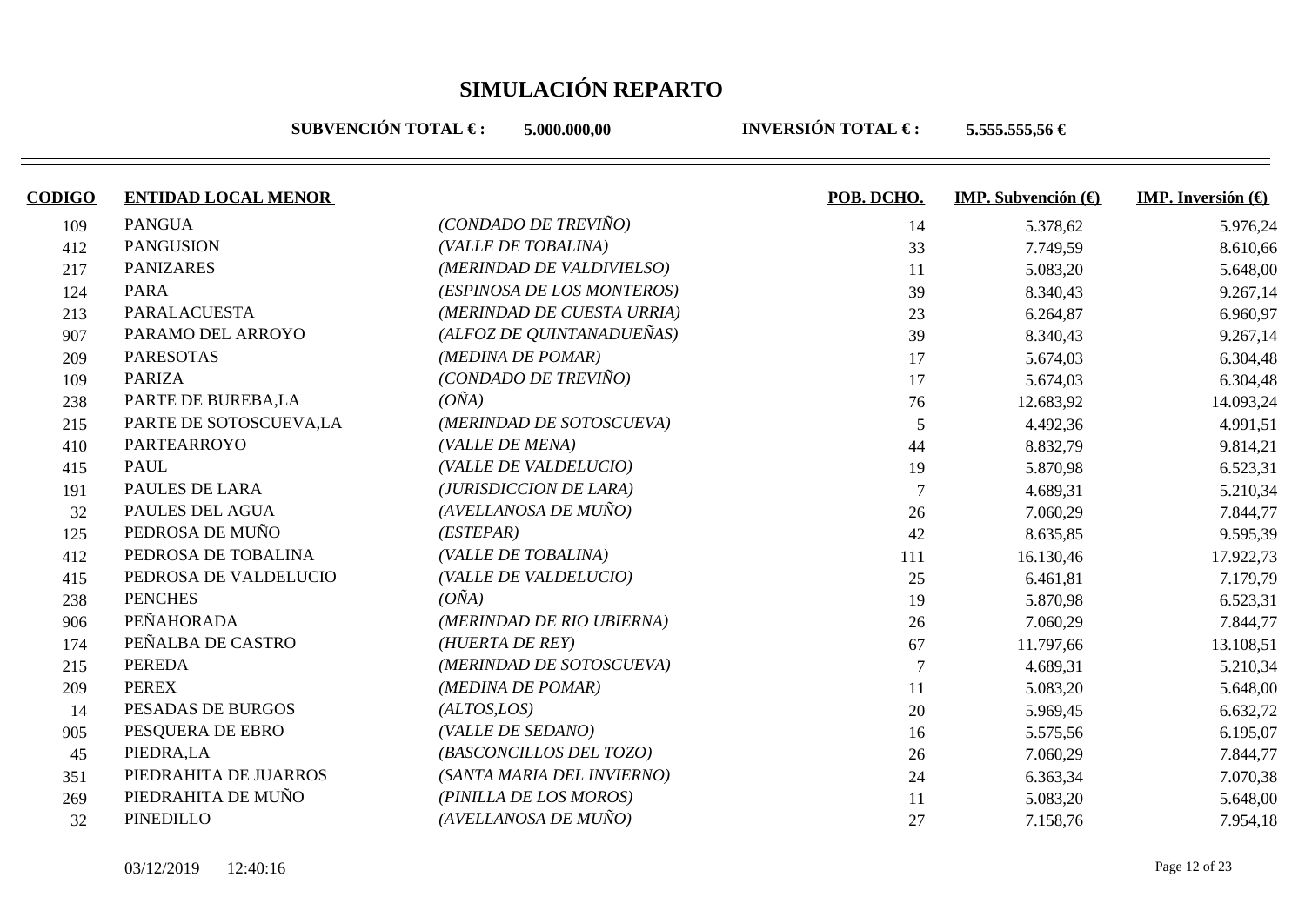**SUBVENCIÓN TOTAL €: 5.000.000.00** 

| <b>CODIGO</b> | <b>ENTIDAD LOCAL MENOR</b>  |                            | POB. DCHO. | IMP. Subvención $\Theta$ | <b>IMP.</b> Inversión $\bigoplus$ |
|---------------|-----------------------------|----------------------------|------------|--------------------------|-----------------------------------|
| 369           | PINILLOS DE ESGUEVA         | (SOTILLO DE LA RIBERA)     | 65         | 11.600,72                | 12.889,69                         |
| 238           | PINO DE BUREBA              | $(O\tilde{N}A)$            | 14         | 5.378,62                 | 5.976,24                          |
| 409           | POBLACION DE ARREBA         | (VALLE DE MANZANEDO)       | 10         | 4.984,73                 | 5.538,59                          |
| 217           | POBLACION DE VALDIVIELSO    | (MERINDAD DE VALDIVIELSO)  | 31         | 7.552,65                 | 8.391,83                          |
| 14            | PORQUERA DEL BUTRON         | (ALTOS, LOS)               | 14         | 5.378,62                 | 5.976,24                          |
| 54            | <b>PORTILLA</b>             | (BOZOO)                    | 8          | 4.787,78                 | 5.319,76                          |
| 412           | PRADA,LA                    | (VALLE DE TOBALINA)        | 21         | 6.067,92                 | 6.742,13                          |
| 45            | PRADANOS DEL TOZO           | (BASCONCILLOS DEL TOZO)    | 14         | 5.378,62                 | 5.976,24                          |
| 413           | PRADILLA DE HOZ DE ARREBA   | (VALLE DE VALDEBEZANA)     | 6          | 4.590,84                 | 5.100,93                          |
| 410           | PRESILLA, LA                | (VALLE DE MENA)            | 10         | 4.984,73                 | 5.538,59                          |
| <sup>11</sup> | <b>PRESILLAS</b>            | (ALFOZ DE BRICIA)          |            | 4.098,47                 | 4.553,86                          |
| 217           | <b>PUENTE ARENAS</b>        | (MERINDAD DE VALDIVIELSO)  | 46         | 9.029,74                 | 10.033,04                         |
| 216           | <b>PUENTEDEY</b>            | (MERINDAD DE VALDEPORRES)  | 48         | 9.226,68                 | 10.251,87                         |
| 48            | PURAS DE VILLAFRANCA        | (BELORADO)                 | 35         | 7.946,54                 | 8.829,49                          |
| 217           | QUECEDO (CP)                | (MERINDAD DE VALDIVIELSO)  | 25         | 6.461,81                 | 7.179,79                          |
| 908           | <b>QUINCOCES DE YUSO</b>    | (VALLE DE LOSA)            | 196        | 25.300,62                | 28.111,80                         |
| 124           | QUINTANA DE LOS PRADOS      | (ESPINOSA DE LOS MONTEROS) | 42         | 8.635,85                 | 9.595,39                          |
| 903           | <b>QUINTANA DE RUEDA,LA</b> | (VILLARCAYO MERINDAD C.V)  | 33         | 7.749,59                 | 8.610,66                          |
| 217           | QUINTANA DE VALDIVIELSO     | (MERINDAD DE VALDIVIELSO)  | 53         | 10.419,05                | 11.576,72                         |
| 398           | QUINTANA DEL PINO           | (URBEL DEL CASTILLO)       | 14         | 5.378,62                 | 5.976,24                          |
| 412           | <b>QUINTANA MARIA</b>       | (VALLE DE TOBALINA)        | 38         | 8.241,96                 | 9.157,73                          |
| 412           | QUINTANA MARTIN GALINDEZ    | (VALLE DE TOBALINA)        | 359        | 41.351,65                | 45.946,28                         |
| 216           | <b>QUINTANABALDO</b>        | (MERINDAD DE VALDEPORRES)  | 4          | 4.393,89                 | 4.882,10                          |
| 413           | QUINTANAENTELLO             | (VALLE DE VALDEBEZANA)     | 12         | 5.181,67                 | 5.757,41                          |
| 213           | QUINTANALACUESTA            | (MERINDAD DE CUESTA URRIA) | 9          | 4.886,25                 | 5.429,17                          |
| 314           | <b>QUINTANALARA</b>         | (REVILLA DEL CAMPO)        | 31         | 7.552,65                 | 8.391,83                          |
| 905           | <b>QUINTANALOMA</b>         | (VALLE DE SEDANO)          | 22         | 6.166,40                 | 6.851,56                          |
| 48            | QUINTANALORANCO             | (BELORADO)                 | 33         | 7.749,59                 | 8.610,66                          |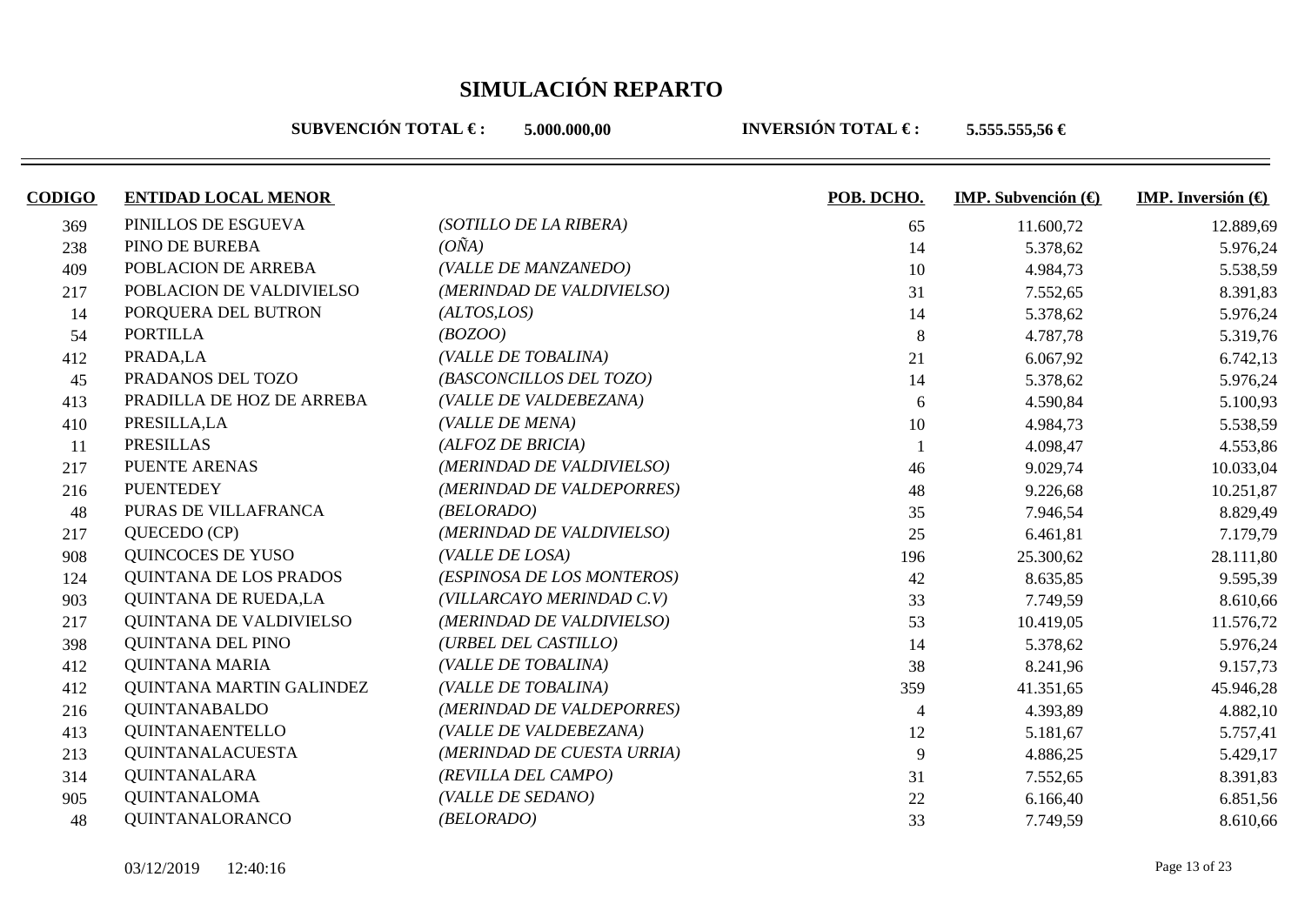**SUBVENCIÓN TOTAL €: 5.000.000.00** 

| <b>CODIGO</b> | <b>ENTIDAD LOCAL MENOR</b>    |                            | POB. DCHO. | <b>IMP.</b> Subvención $(\Theta)$ | IMP. Inversión $\left(\bigoplus\right)$ |
|---------------|-------------------------------|----------------------------|------------|-----------------------------------|-----------------------------------------|
| 256           | <b>QUINTANAMANVIRGO</b>       | (PEDROSA DE DUERO)         | 93         | 14.357,95                         | 15.953,28                               |
| 6             | <b>QUINTANAOPIO</b>           | (AGUAS CANDIDAS)           | 11         | 5.083,20                          | 5.648,00                                |
| 174           | QUINTANARRAYA                 | (HUERTA DE REY)            | 126        | 17.607,54                         | 19.563,93                               |
| 906           | <b>QUINTANARRUZ</b>           | (MERINDAD DE RIO UBIERNA)  | 23         | 6.264,87                          | 6.960,97                                |
| 415           | QUINTANAS DE VALDELUCIO       | (VALLE DE VALDELUCIO)      | 48         | 9.226,68                          | 10.251,87                               |
| 71            | <b>QUINTANAURRIA</b>          | (CARCEDO DE BUREBA)        | 17         | 5.674,03                          | 6.304,48                                |
| 323           | <b>QUINTANILLA CABE ROJAS</b> | (ROJAS)                    | 17         | 5.674,03                          | 6.304,48                                |
| 476           | QUINTANILLA CABRERA           | (VILLORUEBO)               | 11         | 5.083,20                          | 5.648,00                                |
| 14            | QUINTANILLA COLINA            | (ALTOS, LOS)               |            | 4.689,31                          | 5.210,34                                |
| 903           | QUINTANILLA DE ADRIANOS       | (VILLARCAYO MERINDAD C.V)  | 13         | 5.280,14                          | 5.866,82                                |
| 427           | QUINTANILLA DE LA PRESA       | (VILLADIEGO)               | 8          | 4.787,78                          | 5.319,76                                |
| 200           | QUINTANILLA DE LAS VIÑAS      | (MAMBRILLAS DE LARA)       | 17         | 5.674,03                          | 6.304,48                                |
| 214           | <b>QUINTANILLA DE PIENZA</b>  | (MERINDAD DE MONTIJA)      | 37         | 8.143,49                          | 9.048,32                                |
| 413           | QUINTANILLA DE SAN ROMAN      | (VALLE DE VALDEBEZANA)     | 6          | 4.590,84                          | 5.100,93                                |
| 12            | QUINTANILLA DE STA GADEA      | (ALFOZ DE SANTA GADEA)     | 17         | 5.674,03                          | 6.304,48                                |
| 414           | QUINTANILLA DE URRILLA        | (VALLE DE VALDELAGUNA)     | 8          | 4.787,78                          | 5.319,76                                |
| 308           | QUINTANILLA DEL MONTE         | (REDECILLA DEL CAMPO)      | 24         | 6.363,34                          | 7.070,38                                |
| 215           | QUINTANILLA DEL REBOLLAR      | (MERINDAD DE SOTOSCUEVA)   | 32         | 7.651,12                          | 8.501,24                                |
| 905           | QUINTANILLA ESCALADA          | (VALLE DE SEDANO)          | 31         | 7.552,65                          | 8.391,83                                |
| 338           | QUINTANILLA LAS CARRETAS      | (SAN MAMES DE BURGOS)      | 34         | 7.848,07                          | 8.720,08                                |
| 429           | QUINTANILLA MONTE JUARROS     | (VILLAESCUSA LA SOMBRIA)   | 11         | 5.083,20                          | 5.648,00                                |
| 213           | QUINTANILLA MONTECABEZAS      | (MERINDAD DE CUESTA URRIA) | 13         | 5.280,14                          | 5.866,82                                |
| 172           | QUINTANILLA PEDRO ABARCA      | (HUERMECES)                | 29         | 7.355,70                          | 8.173,00                                |
| 373           | QUINTANILLA RIOFRESNO         | (SOTRESGUDO)               | 30         | 7.454,18                          | 8.282,42                                |
| 241           | <b>QUINTANILLA RIOPICO</b>    | (ORBANEJA RIOPICO)         | 69         | 11.994,61                         | 13.327,34                               |
| 906           | QUINTANILLA SOBRESIERRA       | (MERINDAD DE RIO UBIERNA)  | 70         | 12.093,08                         | 13.436,76                               |
| 125           | QUINTANILLA SOMUÑO            | (ESTEPAR)                  | 60         | 11.108,35                         | 12.342,61                               |
| 214           | QUINTANILLA SOPEÑA            | (MERINDAD DE MONTIJA)      | 15         | 5.477,09                          | 6.085,66                                |
|               |                               |                            |            |                                   |                                         |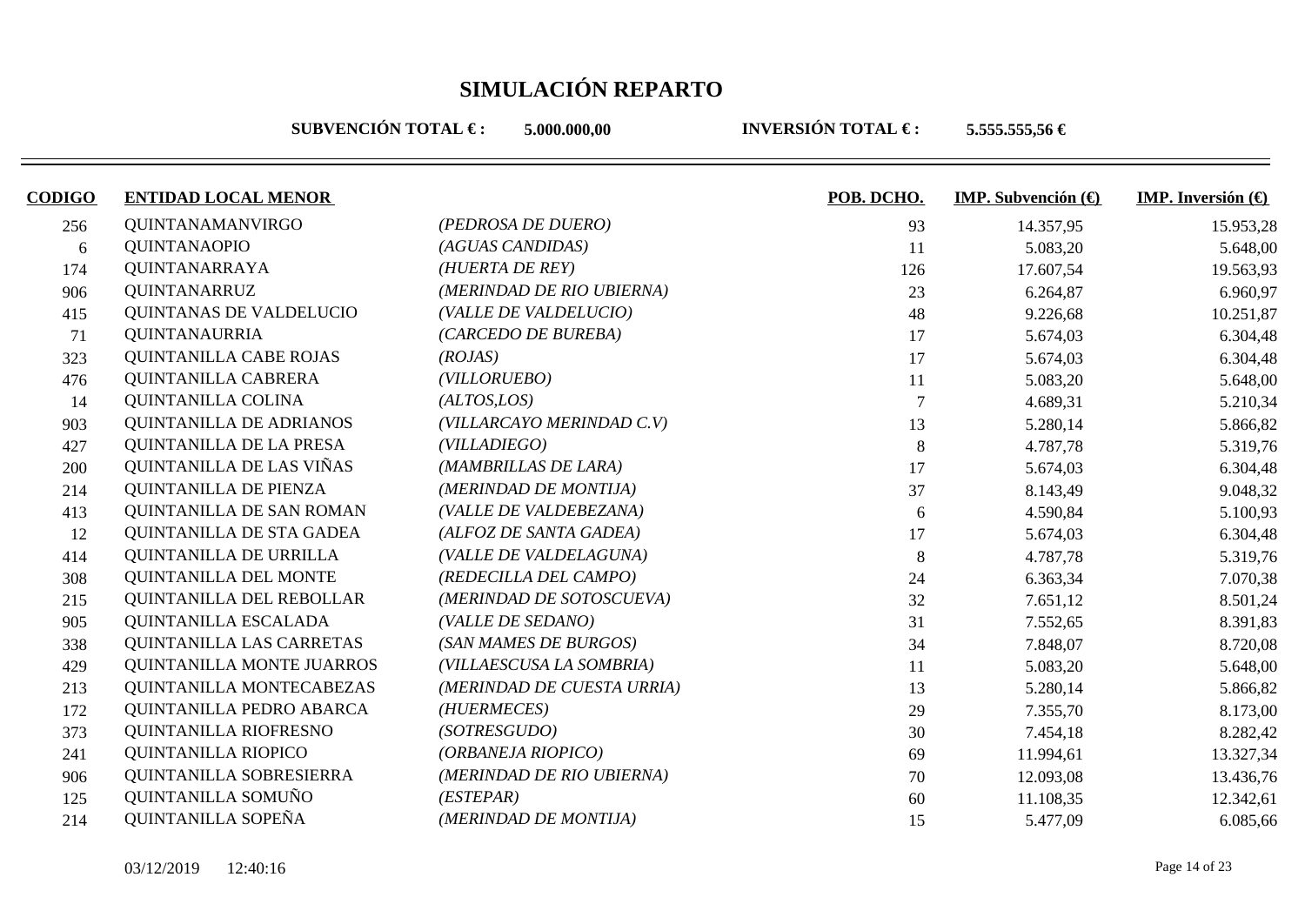**SUBVENCIÓN TOTAL €: 5.000.000.00** 

| <b>CODIGO</b> | <b>ENTIDAD LOCAL MENOR</b> |                           | POB. DCHO.     | <b>IMP.</b> Subvención $\left(\bigoplus$ | <b>IMP.</b> Inversión $\left(\bigoplus$ |
|---------------|----------------------------|---------------------------|----------------|------------------------------------------|-----------------------------------------|
| 215           | QUINTANILLA SOTOSCUEVA     | (MERINDAD DE SOTOSCUEVA)  | 31             | 7.552,65                                 | 8.391,83                                |
| 215           | QUINTANILLA VALDEBODRES    | (MERINDAD DE SOTOSCUEVA)  | 9              | 4.886,25                                 | 5.429,17                                |
| 215           | <b>QUISICEDO</b>           | (MERINDAD DE SOTOSCUEVA)  | 54             | 10.517,52                                | 11.686,13                               |
| 303           | <b>RABANOS</b>             | (RABANOS)                 | 11             | 5.083,20                                 | 5.648,00                                |
| 194           | RABE DE LOS ESCUDEROS      | (LERMA)                   | 13             | 5.280,14                                 | 5.866,82                                |
| 45            | RAD,LA                     | (BASCONCILLOS DEL TOZO)   | 9              | 4.886,25                                 | 5.429,17                                |
| 412           | <b>RANEDO</b>              | (VALLE DE TOBALINA)       | 15             | 5.477,09                                 | 6.085,66                                |
| 255           | <b>RANERA</b>              | (PARTIDO SIERRA TOBALINA) | 23             | 6.264,87                                 | 6.960,97                                |
| 306           | REBOLLEDA,LA               | (REBOLLEDO DE LA TORRE)   | 9              | 4.886,25                                 | 5.429,17                                |
| 902           | <b>REBOLLEDAS,LAS</b>      | (VALLE DE SANTIBAÑEZ)     | 22             | 6.166,40                                 | 6.851,56                                |
| 373           | REBOLLEDILLO DE LA ORDEN   | (SOTRESGUDO)              | 11             | 5.083,20                                 | 5.648,00                                |
| 306           | REBOLLEDO DE LA TORRE      | (REBOLLEDO DE LA TORRE)   | 47             | 9.128,21                                 | 10.142,46                               |
| 175           | REBOLLEDO DE TRASPEÑA      | (HUMADA)                  | 14             | 5.378,62                                 | 5.976,24                                |
| 215           | <b>REDONDO</b>             | (MERINDAD DE SOTOSCUEVA)  | 11             | 5.083,20                                 | 5.648,00                                |
| 908           | <b>RELLOSO</b>             | (VALLE DE LOSA)           | $\overline{4}$ | 4.393,89                                 | 4.882,10                                |
| 415           | RENEDO DE LA ESCALERA      | (VALLE DE VALDELUCIO)     | 20             | 5.969,45                                 | 6.632,72                                |
| 466           | REVENGA DE MUÑO            | (VILLAVERDE DEL MONTE)    | 39             | 8.340,43                                 | 9.267,14                                |
| 194           | REVILLA CABRIADA           | (LERMA)                   | 38             | 8.241,96                                 | 9.157,73                                |
| 412           | REVILLA DE HERRAN,LA       | (VALLE DE TOBALINA)       | 12             | 5.181,67                                 | 5.757,41                                |
| 214           | REVILLA DE PIENZA          | (MERINDAD DE MONTIJA)     | 17             | 5.674,03                                 | 6.304,48                                |
| 56            | <b>REVILLAGODOS</b>        | (BRIVIESCA)               | 11             | 5.083,20                                 | 5.648,00                                |
| 334           | <b>REVILLALCON</b>         | (SALINILLAS DE BUREBA)    | 18             | 5.772,51                                 | 6.413,90                                |
| 413           | RIAÑO                      | (VALLE DE VALDEBEZANA)    | 8              | 4.787,78                                 | 5.319,76                                |
| 415           | RIBA DE VALDELUCIO,LA      | (VALLE DE VALDELUCIO)     | 14             | 5.378,62                                 | 5.976,24                                |
| 410           | <b>RIBOTA DE MENA</b>      | (VALLE DE MENA)           | 29             | 7.355,70                                 | 8.173,00                                |
| 908           | RIO DE LOSA                | (VALLE DE LOSA)           | 19             | 5.870,98                                 | 6.523,31                                |
| 6             | RIO QUINTANILLA            | (AGUAS CANDIDAS)          | 22             | 6.166,40                                 | 6.851,56                                |
| 904           | <b>RIOCEREZO</b>           | (VALLE DE LAS NAVAS)      | 96             | 14.653,37                                | 16.281,52                               |
|               |                            |                           |                |                                          |                                         |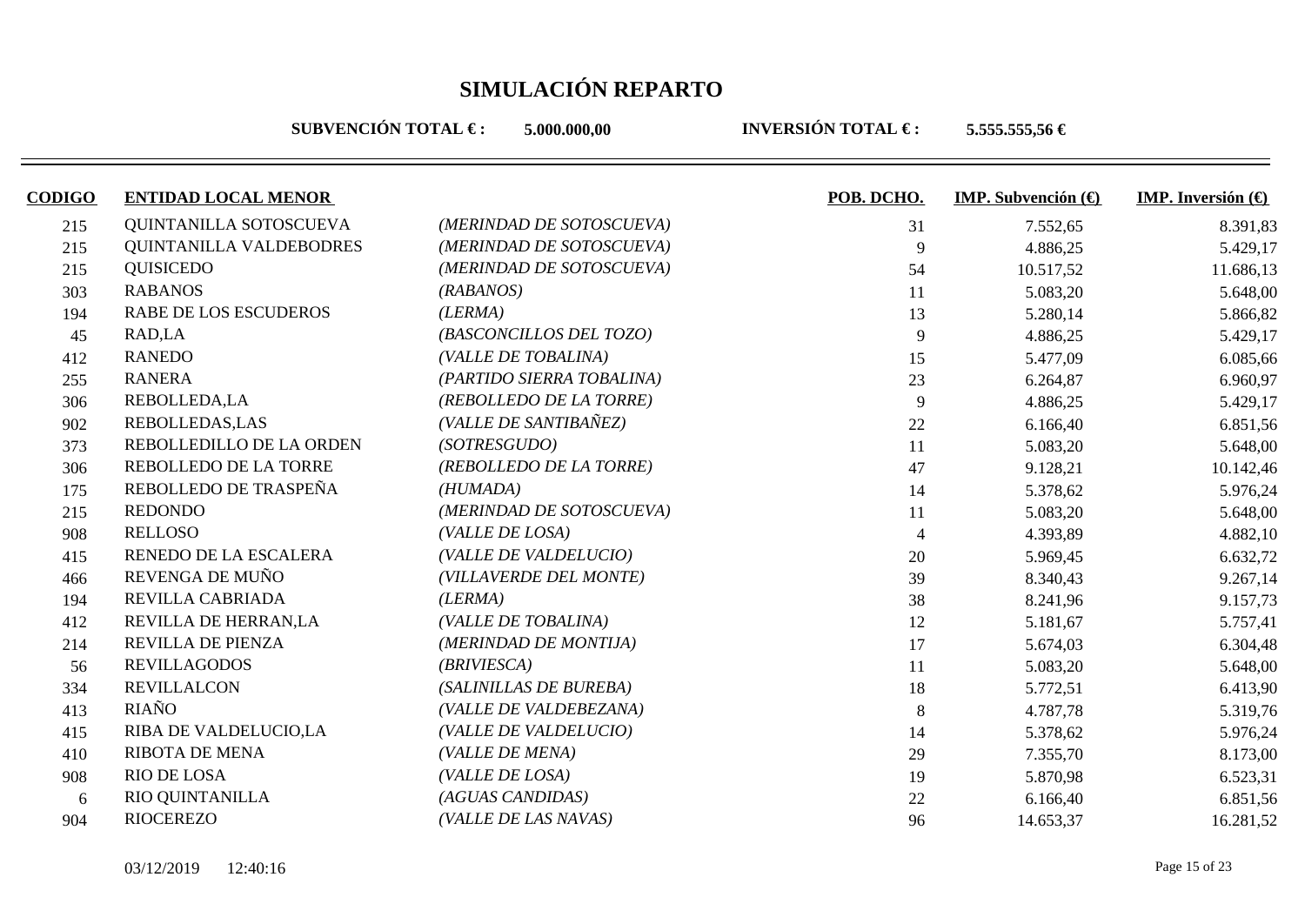**SUBVENCIÓN TOTAL €: 5.000.000.00** 

| <b>CODIGO</b> | <b>ENTIDAD LOCAL MENOR</b>  |                            | POB. DCHO.     | <b>IMP.</b> Subvención $\left(\bigoplus$ | IMP. Inversión (€ |
|---------------|-----------------------------|----------------------------|----------------|------------------------------------------|-------------------|
| 427           | <b>RIOPARAISO</b>           | (VILLADIEGO)               | 9              | 4.886,25                                 | 5.429,17          |
| 216           | ROBREDO DE LAS PUEBLAS      | (MERINDAD DE VALDEPORRES)  | 9              | 4.886,25                                 | 5.429,17          |
| 904           | ROBREDO TEMIÑO              | (VALLE DE LAS NAVAS)       | 42             | 8.635,85                                 | 9.595,39          |
| 323           | <b>ROJAS</b>                | (ROJAS)                    | 48             | 9.226,68                                 | 10.251,87         |
| 902           | <b>ROS</b>                  | (VALLE DE SANTIBAÑEZ)      | 45             | 8.931,27                                 | 9.923,63          |
| 209           | <b>ROSIO</b>                | (MEDINA DE POMAR)          | 15             | 5.477,09                                 | 6.085,66          |
| 216           | <b>ROZAS</b>                | (MERINDAD DE VALDEPORRES)  | 13             | 5.280,14                                 | 5.866,82          |
| 327           | <b>RUBLACEDO DE ABAJO</b>   | (RUBLACEDO DE ABAJO)       | 14             | 5.378,62                                 | 5.976,24          |
| 327           | RUBLACEDO DE ARRIBA         | (RUBLACEDO DE ABAJO)       | 22             | 6.166,40                                 | 6.851,56          |
| 328           | <b>RUCANDIO</b>             | (RUCANDIO)                 | 15             | 5.477,09                                 | 6.085,66          |
| 412           | <b>RUFRANCOS</b>            | (VALLE DE TOBALINA)        | $\overline{5}$ | 4.492,36                                 | 4.991,51          |
| 430           | <b>RUPELO</b>               | (VILLAESPASA)              | 5              | 4.492,36                                 | 4.991,51          |
| 194           | <b>RUYALES DEL AGUA</b>     | (LERMA)                    | 27             | 7.158,76                                 | 7.954,18          |
| 172           | <b>RUYALES DEL PARAMO</b>   | (HUERMECES)                | 27             | 7.158,76                                 | 7.954,18          |
| 903           | SALAZAR (VILLARCAYO)        | (VILLARCAYO MERINDAD C.V)  | 39             | 8.340,43                                 | 9.267,14          |
| 373           | <b>SALAZAR DE AMAYA</b>     | (SOTRESGUDO)               | 38             | 8.241,96                                 | 9.157,73          |
| 177           | <b>SALGUERO DE JUARROS</b>  | (IBEAS DE JUARROS)         | 44             | 8.832,79                                 | 9.814,21          |
| 209           | <b>SALINAS DE ROSIO</b>     | (MEDINA DE POMAR)          | 14             | 5.378,62                                 | 5.976,24          |
| 334           | <b>SALINILLAS DE BUREBA</b> | (SALINILLAS DE BUREBA)     | 26             | 7.060,29                                 | 7.844,77          |
| 109           | <b>SAMIANO</b>              | (CONDADO DE TREVIÑO)       | 13             | 5.280,14                                 | 5.866,82          |
| 360           | SAN CLEMENTE DEL VALLE      | (SAN VICENTE DEL VALLE)    | 6              | 4.590,84                                 | 5.100,93          |
| 213           | SAN CRISTOBAL DE ALMENDRE   | (MERINDAD DE CUESTA URRIA) | 16             | 5.575,56                                 | 6.195,07          |
| 395           | SAN FELICES DEL RUDRON      | (TUBILLA DEL AGUA)         | 22             | 6.166,40                                 | 6.851,56          |
| 44            | <b>SAN JUAN DE ORTEGA</b>   | (BARRIOS DE COLINA)        | 21             | 6.067,92                                 | 6.742,13          |
| 908           | SAN LLORENTE (V.DE LOSA)    | (VALLE DE LOSA)            | 27             | 7.158,76                                 | 7.954,18          |
| 211           | SAN LLORENTE DE LA VEGA     | (MELGAR DE FERNAMENTAL)    | 57             | 10.812,94                                | 12.014,38         |
| 45            | <b>SAN MAMES DE ABAR</b>    | (BASCONCILLOS DEL TOZO)    | 37             | 8.143,49                                 | 9.048,32          |
| 412           | <b>SAN MARTIN DE DON</b>    | (VALLE DE TOBALINA)        | 23             | 6.264,87                                 | 6.960,97          |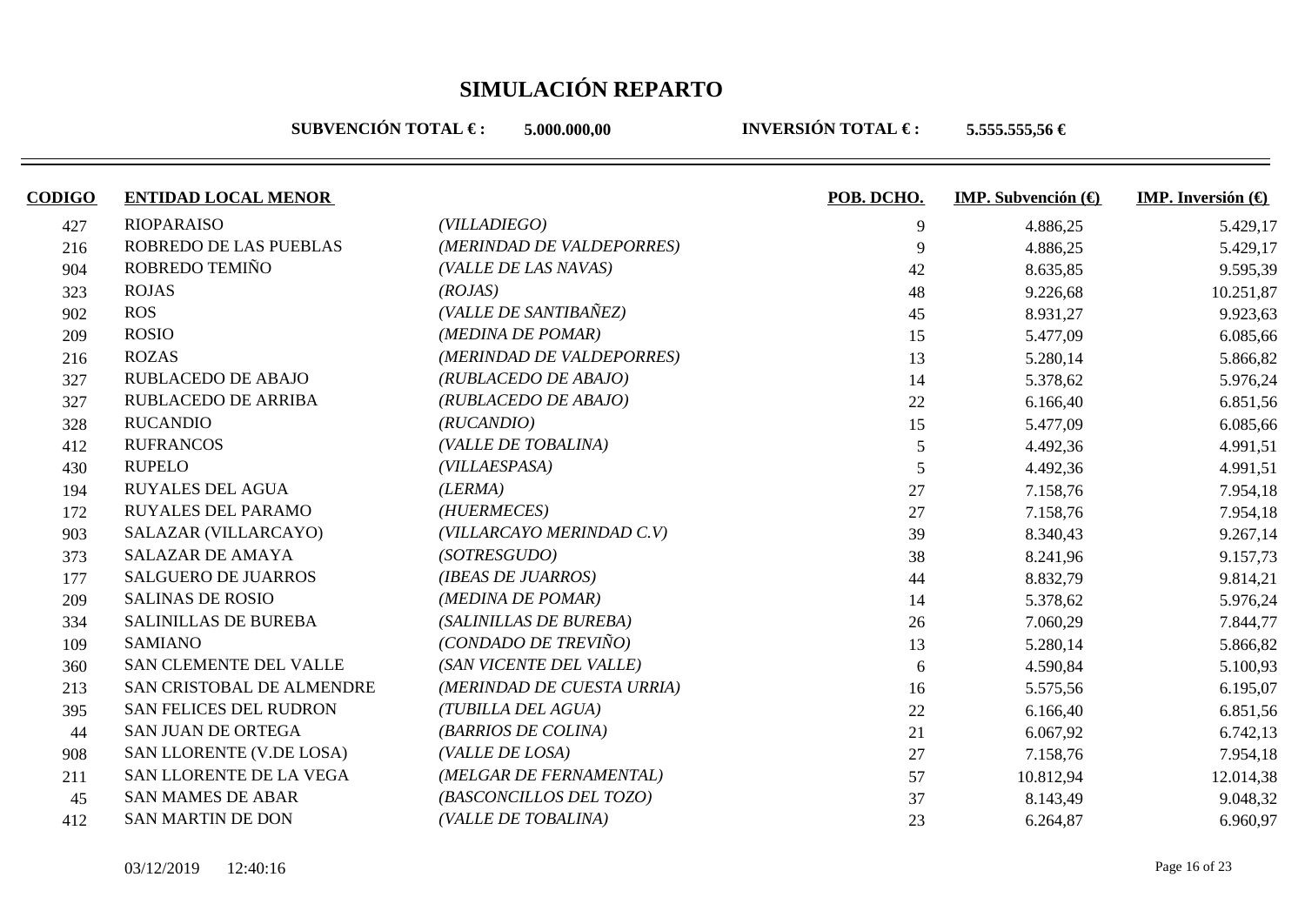**SUBVENCIÓN TOTAL €: 5.000.000.00** 

| <b>CODIGO</b> | <b>ENTIDAD LOCAL MENOR</b>     |                             | POB. DCHO.     | <b>IMP.</b> Subvención $(\theta)$ | <b>IMP.</b> Inversión $\bigoplus$ |
|---------------|--------------------------------|-----------------------------|----------------|-----------------------------------|-----------------------------------|
| 175           | <b>SAN MARTIN DE HUMADA</b>    | (HUMADA)                    | 21             | 6.067,92                          | 6.742,13                          |
| 216           | <b>SAN MARTIN DE LAS OLLAS</b> | (MERINDAD DE VALDEPORRES)   | 21             | 6.067,92                          | 6.742,13                          |
| 908           | <b>SAN MARTIN DE LOSA</b>      | (VALLE DE LOSA)             | 16             | 5.575,56                          | 6.195,07                          |
| 216           | <b>SAN MARTIN DE PORRES</b>    | (MERINDAD DE VALDEPORRES)   | 16             | 5.575,56                          | 6.195,07                          |
| 109           | <b>SAN MARTIN DEL ZAR</b>      | (CONDADO DE TREVIÑO)        | 5              | 4.492,36                          | 4.991,51                          |
| 74            | <b>SAN MEDEL</b>               | (CARDEÑAJIMENO)             | 304            | 35.935,66                         | 39.928,51                         |
| 177           | <b>SAN MILLAN DE JUARROS</b>   | (IBEAS DE JUARROS)          | 111            | 16.130,46                         | 17.922,73                         |
| 192           | SAN MILLAN SAN ZADORNIL        | (JURISDICCION SAN ZADORNIL) | 25             | 6.461,81                          | 7.179,79                          |
| 908           | SAN PANTALEON DE LOSA          | (VALLE DE LOSA)             | 6              | 4.590,84                          | 5.100,93                          |
| 172           | SAN PANTALEON DEL PARAMO       | (HUERMECES)                 | 12             | 5.181,67                          | 5.757,41                          |
| 143           | SAN PEDRO DE LA HOZ            | (GALBARROS)                 | 6              | 4.590,84                          | 5.100,93                          |
| 46            | <b>SAN PEDRO DEL MONTE</b>     | (BASCUÑANA)                 | 15             | 5.477,09                          | 6.085,66                          |
| 259           | <b>SAN PEDRO SAMUEL</b>        | (PEDROSA DE RIO URBEL)      | 42             | 8.635,85                          | 9.595,39                          |
| 214           | <b>SAN PELAYO</b>              | (MERINDAD DE MONTIJA)       | 14             | 5.378,62                          | 5.976,24                          |
| 413           | SAN VICENTE DE VILLAMEZAN      | (VALLE DE VALDEBEZANA)      | 6              | 4.590,84                          | 5.100,93                          |
| 109           | <b>SAN VICENTEJO</b>           | (CONDADO DE TREVIÑO)        | $\overline{3}$ | 4.295,42                          | 4.772,69                          |
| 427           | SANDOVAL DE LA REINA           | (VILLADIEGO)                | 52             | 10.320,57                         | 11.467,30                         |
| 361           | SANTA COLOMA DEL RUDRON        | (SARGENTES DE LA LORA)      | 11             | 5.083,20                          | 5.648,00                          |
| 903           | SANTA CRUZ DE ANDINO           | (VILLARCAYO MERINDAD C.V)   | 16             | 5.575,56                          | 6.195,07                          |
| 177           | SANTA CRUZ DE JUARROS          | (IBEAS DE JUARROS)          | 61             | 11.206,83                         | 12.452,03                         |
| 410           | SANTA CRUZ DE MENA             | (VALLE DE MENA)             | 12             | 5.181,67                          | 5.757,41                          |
| 45            | SANTA CRUZ DEL TOZO            | (BASCONCILLOS DEL TOZO)     | 17             | 5.674,03                          | 6.304,48                          |
| 12            | SANTA GADEA DE ALFOZ (CP)      | (ALFOZ DE SANTA GADEA)      | 64             | 11.502,24                         | 12.780,27                         |
| 412           | SANTA MARIA DE GAROÑA          | (VALLE DE TOBALINA)         | 11             | 5.083,20                          | 5.648,00                          |
| 410           | SANTA MARIA LLANO TUDELA       | (VALLE DE MENA)             | 17             | 5.674,03                          | 6.304,48                          |
| 124           | <b>SANTA OLALLA</b>            | (ESPINOSA DE LOS MONTEROS)  | 35             | 7.946,54                          | 8.829,49                          |
| 433           | SANTA OLALLA DEL VALLE         | (VILLAGALIJO)               | 21             | 6.067,92                          | 6.742,13                          |
| 217           | SANTA OLALLA VALDIVIELSO       | (MERINDAD DE VALDIVIELSO)   | 14             | 5.378,62                          | 5.976,24                          |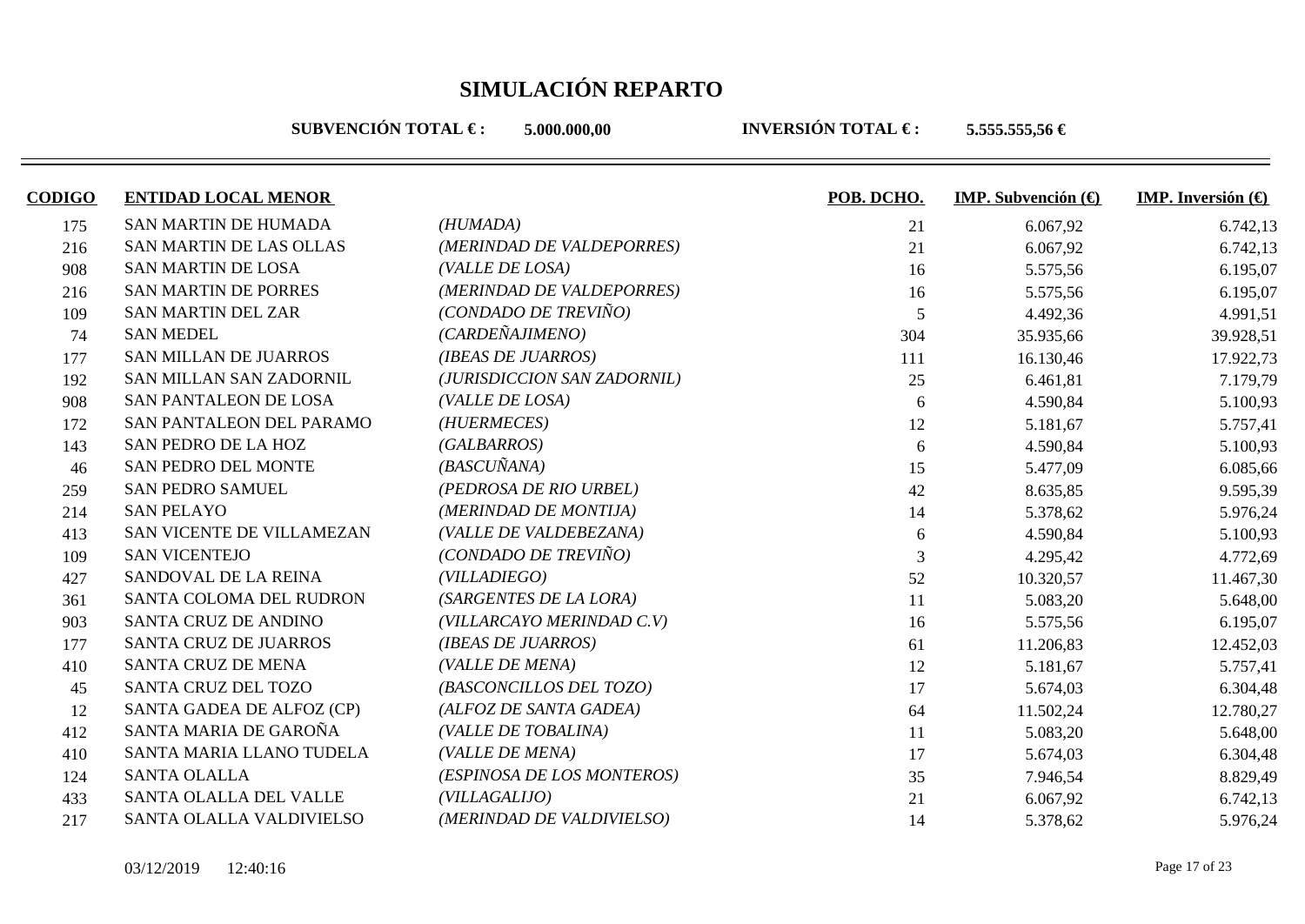**SUBVENCIÓN TOTAL €: 5.000.000.00** 

| <b>CODIGO</b> | <b>ENTIDAD LOCAL MENOR</b>    |                           | POB. DCHO.     | <b>IMP.</b> Subvención $(\theta)$ | <b>IMP.</b> Inversión $\bigoplus$ |
|---------------|-------------------------------|---------------------------|----------------|-----------------------------------|-----------------------------------|
| 410           | <b>SANTECILLA</b>             | (VALLE DE MENA)           | 67             | 11.797,66                         | 13.108,51                         |
| 216           | <b>SANTELICES</b>             | (MERINDAD DE VALDEPORRES) | 71             | 12.191,55                         | 13.546,17                         |
| 410           | <b>SANTIAGO DE TUDELA</b>     | (VALLE DE MENA)           | 13             | 5.280,14                          | 5.866,82                          |
| 194           | SANTILLAN DEL AGUA            | (LERMA)                   | 26             | 7.060,29                          | 7.844,77                          |
| 412           | <b>SANTOCILDES</b>            | (VALLE DE TOBALINA)       | 9              | 4.886,25                          | 5.429,17                          |
| 394           | <b>SANTOTIS</b>               | (TRESPADERNE)             | 29             | 7.355,70                          | 8.173,00                          |
| 26            | SANTOVENIA DE OCA             | (ARLANZON)                | 24             | 6.363,34                          | 7.070,38                          |
| 209           | <b>SANTURDE</b>               | (MEDINA DE POMAR)         | 34             | 7.848,07                          | 8.720,08                          |
| 109           | <b>SARASO</b>                 | (CONDADO DE TREVIÑO)      | 19             | 5.870,98                          | 6.523,31                          |
| 410           | <b>SIONES</b>                 | (VALLE DE MENA)           | 33             | 7.749,59                          | 8.610,66                          |
| 215           | <b>SOBREPEÑA</b>              | (MERINDAD DE SOTOSCUEVA)  | $\overline{4}$ | 4.393,89                          | 4.882,10                          |
| 415           | <b>SOLANAS DE VALDELUCIO</b>  | (VALLE DE VALDELUCIO)     | 15             | 5.477,09                          | 6.085,66                          |
| 43            | SOLDUENGO                     | (BARRIOS DE BUREBA,LOS)   | 19             | 5.870,98                          | 6.523,31                          |
| 413           | SONCILLO (CP)                 | (VALLE DE VALDEBEZANA)    | 127            | 17.706,02                         | 19.673,36                         |
| 410           | SOPEÑANO                      | (VALLE DE MENA)           | 166            | 22.346,45                         | 24.829,39                         |
| 308           | <b>SOTILLO DE RIOJA</b>       | (REDECILLA DEL CAMPO)     | 21             | 6.067,92                          | 6.742,13                          |
| 373           | <b>SOTOVELLANOS</b>           | (SOTRESGUDO)              | 36             | 8.045,01                          | 8.938,90                          |
| 427           | <b>TABLADA DE VILLADIEGO</b>  | (VILL A DIEGO)            | 10             | 4.984,73                          | 5.538,59                          |
| 395           | TABLADA DEL RUDRON            | (TUBILLA DEL AGUA)        | 21             | 6.067,92                          | 6.742,13                          |
| 189           | <b>TABLIEGA</b>               | (JUNTA DE TRASLALOMA)     | 11             | 5.083,20                          | 5.648,00                          |
| 45            | TALAMILLO DEL TOZO            | (BASCONCILLOS DEL TOZO)   | 24             | 6.363,34                          | 7.070,38                          |
| 381           | <b>TAÑABUEYES</b>             | (TINIEBLAS DE LA SIERRA)  | 16             | 5.575,56                          | 6.195,07                          |
| 427           | <b>TAPIA</b>                  | (VILL A DIEGO)            | 42             | 8.635,85                          | 9.595,39                          |
| 410           | <b>TARANCO</b>                | (VALLE DE MENA)           | 16             | 5.575,56                          | 6.195,07                          |
| 109           | <b>TARAVERO</b>               | (CONDADO DE TREVIÑO)      | 9              | 4.886,25                          | 5.429,17                          |
| 394           | <b>TARTALES DE CILLA</b>      | (TRESPADERNE)             | 3              | 4.295,42                          | 4.772,69                          |
| 217           | <b>TARTALES DE LOS MONTES</b> | (MERINDAD DE VALDIVIELSO) | 8              | 4.787,78                          | 5.319,76                          |
| 904           | <b>TEMIÑO</b>                 | (VALLE DE LAS NAVAS)      | 57             | 10.812,94                         | 12.014,38                         |
|               |                               |                           |                |                                   |                                   |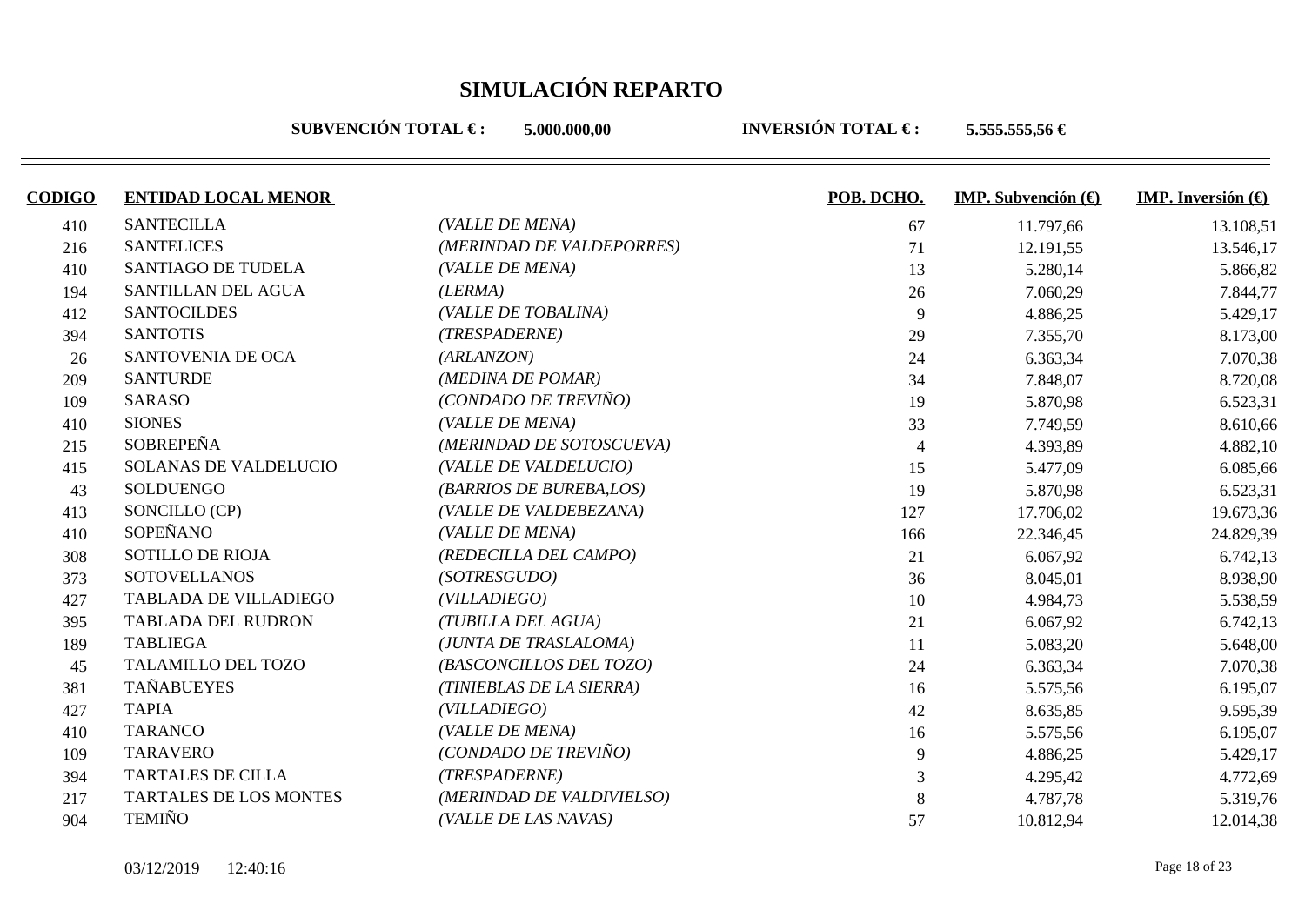**SUBVENCIÓN TOTAL €: 5.000.000.00** 

| <b>CODIGO</b> | <b>ENTIDAD LOCAL MENOR</b> |                            | POB. DCHO. | <b>IMP.</b> Subvención $(\theta)$ | <b>IMP.</b> Inversión $\left(\bigoplus$ |
|---------------|----------------------------|----------------------------|------------|-----------------------------------|-----------------------------------------|
| 238           | <b>TERMINON</b>            | $(O\tilde{N}A)$            | 17         | 5.674,03                          | 6.304,48                                |
| 905           | TERRADILLOS DE SEDANO      | (VALLE DE SEDANO)          | 20         | 5.969,45                          | 6.632,72                                |
| 43            | <b>TERRAZOS</b>            | (BARRIOS DE BUREBA,LOS)    | 45         | 8.931,27                          | 9.923,63                                |
| 908           | <b>TEZA</b>                | (VALLE DE LOSA)            | 29         | 7.355,70                          | 8.173,00                                |
| 904           | <b>TOBES</b>               | (VALLE DE LAS NAVAS)       | 49         | 9.325,16                          | 10.361,29                               |
| 414           | TOLBAÑOS DE ABAJO          | (VALLE DE VALDELAGUNA)     | 49         | 9.325,16                          | 10.361,29                               |
| 414           | TOLBAÑOS DE ARRIBA         | (VALLE DE VALDELAGUNA)     | 53         | 10.419,05                         | 11.576,72                               |
| 903           | <b>TORME</b>               | (VILLARCAYO MERINDAD C.V)  | 51         | 10.222,10                         | 11.357,89                               |
| 196           | <b>TORNADIJO</b>           | (MADRIGAL DEL MONTE)       | 36         | 8.045,01                          | 8.938,90                                |
| 109           | <b>TORRE</b>               | (CONDADO DE TREVIÑO)       | 9          | 4.886,25                          | 5.429,17                                |
| 32            | <b>TORRECITORES</b>        | (AVELLANOSA DE MUÑO)       | 26         | 7.060,29                          | 7.844,77                                |
| 209           | TORRES (MEDINA DE POMAR)   | (MEDINA DE POMAR)          | 33         | 7.749,59                          | 8.610,66                                |
| 413           | <b>TORRES DE ABAJO</b>     | (VALLE DE VALDEBEZANA)     | 19         | 5.870,98                          | 6.523,31                                |
| 45            | <b>TRASAHEDO</b>           | (BASCONCILLOS DEL TOZO)    | 23         | 6.264,87                          | 6.960,97                                |
| 902           | <b>TREMELLOS,LOS</b>       | (VALLE DE SANTIBAÑEZ)      | 27         | 7.158,76                          | 7.954,18                                |
| 109           | TREVIÑO (CP)               | (CONDADO DE TREVIÑO)       | 190        | 24.709,79                         | 27.455,32                               |
| 903           | TUBILLA (VILLARCAYO)       | (VILLARCAYO MERINDAD C.V)  | 16         | 5.575,56                          | 6.195,07                                |
| 14            | <b>TUBILLEJA</b>           | (ALTOS,LOS)                | 13         | 5.280,14                          | 5.866,82                                |
| 14            | <b>TUDANCA</b>             | (ALTOS, LOS)               | 8          | 4.787,78                          | 5.319,76                                |
| 100           | <b>TURRIENTES</b>          | (CERRATON DE JUARROS)      | 11         | 5.083,20                          | 5.648,00                                |
| 906           | <b>UBIERNA</b>             | (MERINDAD DE RIO UBIERNA)  | 218        | 27.467,02                         | 30.518,91                               |
| 410           | <b>UNGO</b>                | (VALLE DE MENA)            | 31         | 7.552,65                          | 8.391,83                                |
| 113           | <b>URA</b>                 | (COVARRUBIAS)              | 17         | 5.674,03                          | 6.304,48                                |
| 398           | URBEL DEL CASTILLO         | (URBEL DEL CASTILLO)       | 41         | 8.537,38                          | 9.485,98                                |
| 463           | <b>URREZ</b>               | (VILLASUR DE HERREROS)     | 72         | 12.290,03                         | 13.655,59                               |
| 213           | <b>URRIA</b>               | (MERINDAD DE CUESTA URRIA) | 29         | 7.355,70                          | 8.173,00                                |
| 109           | <b>UZQUIANO</b>            | (CONDADO DE TREVIÑO)       | 12         | 5.181,67                          | 5.757,41                                |
| 256           | <b>VALCABADO DE ROA</b>    | (PEDROSA DE DUERO)         | 40         | 8.438,90                          | 9.376,56                                |
|               |                            |                            |            |                                   |                                         |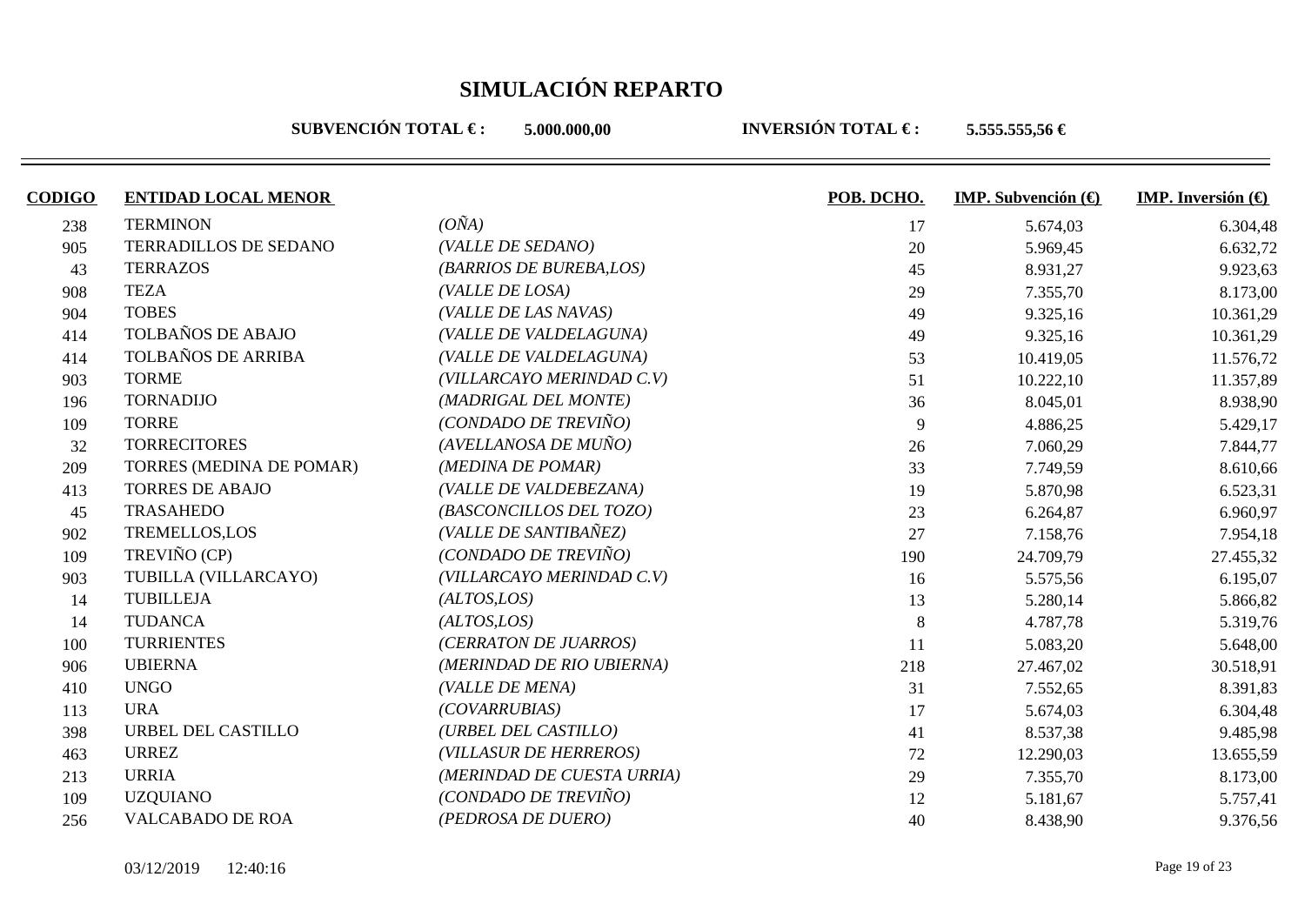**SUBVENCIÓN TOTAL €: 5.000.000.00** 

| <b>ENTIDAD LOCAL MENOR</b>     |                           | POB. DCHO. | <b>IMP.</b> Subvención $\left(\bigoplus$ | <b>IMP.</b> Inversión $\left(\bigoplus$ |
|--------------------------------|---------------------------|------------|------------------------------------------|-----------------------------------------|
| <b>VALCARCERES,LOS</b>         | (VILLADIEGO)              | 30         | 7.454,18                                 | 8.282,42                                |
| <b>VALDAZO</b>                 | (BRIVIESCA)               | 35         | 7.946,54                                 | 8.829,49                                |
| <b>VALDEAJOS</b>               | (SARGENTES DE LA LORA)    | 22         | 6.166,40                                 | 6.851,56                                |
| <b>VALDELATEJA</b>             | (VALLE DE SEDANO)         | 22         | 6.166,40                                 | 6.851,56                                |
| <b>VALDENOCEDA</b>             | (MERINDAD DE VALDIVIELSO) | 45         | 8.931,27                                 | 9.923,63                                |
| <b>VALDERIAS</b>               | (ALFOZ DE BRICIA)         |            | 4.393,89                                 | 4.882,10                                |
| <b>VALDERRAMA (CP)</b>         | (PARTIDO SIERRA TOBALINA) | 39         | 8.340,43                                 | 9.267,14                                |
| <b>VALHERMOSA</b>              | (MERINDAD DE VALDIVIELSO) | 20         | 5.969,45                                 | 6.632,72                                |
| <b>VALLEJIMENO</b>             | (VALLE DE VALDELAGUNA)    | 16         | 5.575,56                                 | 6.195,07                                |
| <b>VALLEJO DE MENA</b>         | (VALLE DE MENA)           | 57         | 10.812,94                                | 12.014,38                               |
| VALLEJO DE SOTOSCUEVA          | (MERINDAD DE SOTOSCUEVA)  | 15         | 5.477,09                                 | 6.085,66                                |
| <b>VALLEJUELO</b>              | (VALLE DE MENA)           | 15         | 5.477,09                                 | 6.085,66                                |
| <b>VALPUESTA</b>               | (BERBERANA)               | 9          | 4.886,25                                 | 5.429,17                                |
| VALTIERRA DE ALBACASTRO        | (REBOLLEDO DE LA TORRE)   | 11         | 5.083,20                                 | 5.648,00                                |
| VALTIERRA DE RIOPISUERGA       | (MELGAR DE FERNAMENTAL)   | 21         | 6.067,92                                 | 6.742,13                                |
| <b>VALUJERA</b>                | (VALLE DE TOBALINA)       | 14         | 5.378,62                                 | 5.976,24                                |
| <b>VEGUECILLA (LA)</b>         | (ROYUELA DE RIO FRANCO)   | 9          | 4.886,25                                 | 5.429,17                                |
| VESGAS, LAS                    | (BARRIOS DE BUREBA,LOS)   | 27         | 7.158,76                                 | 7.954,18                                |
| <b>VIADAS,LAS</b>              | (VALLE DE TOBALINA)       | 10         | 4.984,73                                 | 5.538,59                                |
| VID, LA                        | (VID Y BARRIOS, LA)       | 96         | 14.653,37                                | 16.281,52                               |
| <b>VIERGOL</b>                 | (VALLE DE MENA)           | 14         | 5.378,62                                 | 5.976,24                                |
| VIGO, EL                       | (VALLE DE MENA)           | 5          | 4.492,36                                 | 4.991,51                                |
| <b>VILLABASCONES DE BEZANA</b> | (VALLE DE VALDEBEZANA)    | 5          | 4.492,36                                 | 4.991,51                                |
| VILLABASCONES SOTOSCUEVA       | (MERINDAD DE SOTOSCUEVA)  | 25         | 6.461,81                                 | 7.179,79                                |
| <b>VILLABASIL</b>              | (VALLE DE LOSA)           | 10         | 4.984,73                                 | 5.538,59                                |
| <b>VILLACANES</b>              | (VILLARCAYO MERINDAD C.V) | 13         | 5.280,14                                 | 5.866,82                                |
| <b>VILLACIAN</b>               | (VALLE DE LOSA)           | 8          | 4.787,78                                 | 5.319,76                                |
| <b>VILLACIENZO</b>             | (VILLALBILLA DE BURGOS)   | 257        | 31.307,45                                | 34.786,06                               |
|                                |                           |            |                                          |                                         |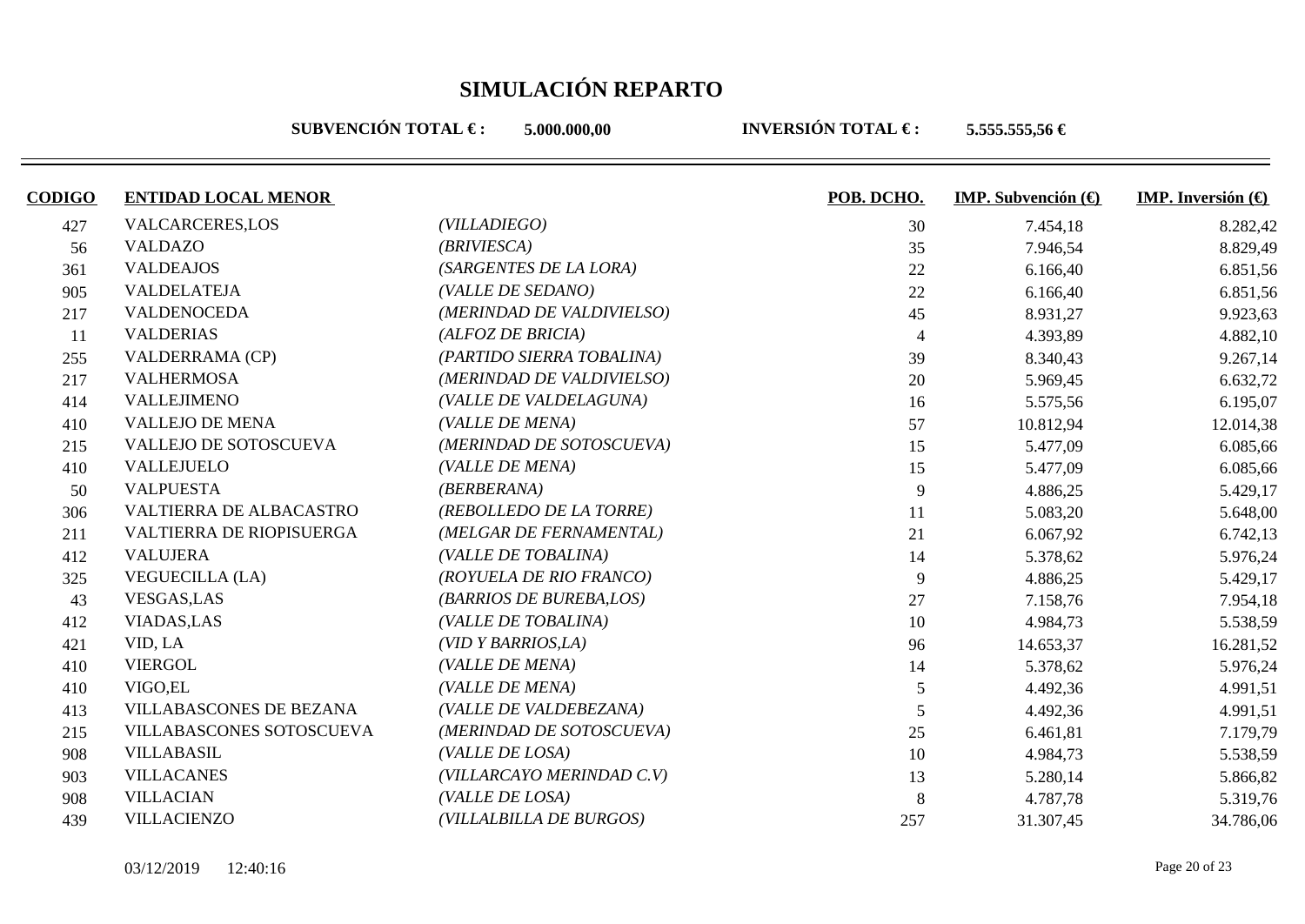**SUBVENCIÓN TOTAL €: 5.000.000.00** 

| <b>CODIGO</b> | <b>ENTIDAD LOCAL MENOR</b> |                             | POB. DCHO.     | <b>IMP.</b> Subvención $\left(\bigoplus$ | <b>IMP.</b> Inversión $\bigoplus$ |
|---------------|----------------------------|-----------------------------|----------------|------------------------------------------|-----------------------------------|
| 903           | VILLACOMPARADA DE RUEDA    | (VILLARCAYO MERINDAD C.V)   | 36             | 8.045,01                                 | 8.938,90                          |
| 415           | <b>VILLAESCOBEDO</b>       | (VALLE DE VALDELUCIO)       | 25             | 6.461,81                                 | 7.179,79                          |
| 412           | VILLAESCUSA DE TOBALINA    | (VALLE DE TOBALINA)         | 9              | 4.886,25                                 | 5.429,17                          |
| 14            | VILLAESCUSA DEL BUTRON     | (ALTOS, LOS)                | 29             | 7.355,70                                 | 8.173,00                          |
| 429           | VILLAESCUSA LA SOLANA      | (VILLAESCUSA LA SOMBRIA)    | 31             | 7.552,65                                 | 8.391,83                          |
| 429           | VILLAESCUSA LA SOMBRIA     | (VILLAESCUSA LA SOMBRIA)    | 17             | 5.674,03                                 | 6.304,48                          |
| 430           | <b>VILLAESPASA</b>         | (VILLAESPASA)               | 19             | 5.870,98                                 | 6.523,31                          |
| 448           | <b>VILLAFUERTES</b>        | (VILLANGOMEZ)               | 75             | 12.585,44                                | 13.983,82                         |
| 125           | VILLAGUTIERREZ             | (ESTEPAR)                   | 40             | 8.438,90                                 | 9.376,56                          |
| 427           | <b>VILLAHERNANDO</b>       | (VILLADIEGO)                | 15             | 5.477,09                                 | 6.085,66                          |
| 427           | VILLAHIZAN DE TREVIÑO      | (VILLADIEGO)                | 76             | 12.683,92                                | 14.093,24                         |
| 189           | VILLALACRE                 | (JUNTA DE TRASLALOMA)       | 10             | 4.984,73                                 | 5.538,59                          |
| 903           | <b>VILLALAIN</b>           | (VILLARCAYO MERINDAD C.V)   | 57             | 10.812,94                                | 12.014,38                         |
| 908           | <b>VILLALAMBRUS</b>        | (VALLE DE LOSA)             | $\overline{2}$ | 4.196,95                                 | 4.663,28                          |
| 214           | VILLALAZARA                | (MERINDAD DE MONTIJA)       | 62             | 11.305,30                                | 12.561,44                         |
| 190           | VILLALBA DE LOSA (CP)      | (JUNTA DE VILLALBA DE LOSA) | 62             | 11.305,30                                | 12.561,44                         |
| 427           | VILLALBILLA DE VILLADIEGO  | (VILLADIEGO)                | 14             | 5.378,62                                 | 5.976,24                          |
| 906           | VILLALBILLA SOBRESIERRA    | (MERINDAD DE RIO UBIERNA)   | 51             | 10.222,10                                | 11.357,89                         |
| 411           | <b>VILLALBOS</b>           | (VALLE DE OCA)              | 14             | 5.378,62                                 | 5.976,24                          |
| 427           | <b>VILLALIBADO</b>         | (VILLADIEGO)                | 5              | 4.492,36                                 | 4.991,51                          |
| 411           | <b>VILLALMONDAR</b>        | (VALLE DE OCA)              | 9              | 4.886,25                                 | 5.429,17                          |
| 411           | <b>VILLALOMEZ</b>          | (VALLE DE OCA)              | 62             | 11.305,30                                | 12.561,44                         |
| 908           | <b>VILLALUENGA</b>         | (VALLE DE LOSA)             | 22             | 6.166,40                                 | 6.851,56                          |
| 215           | VILLAMARTIN DE SOTOSCUEVA  | (MERINDAD DE SOTOSCUEVA)    | 14             | 5.378,62                                 | 5.976,24                          |
| 175           | VILLAMARTIN DE VILLADIEGO  | (HUMADA)                    | 6              | 4.590,84                                 | 5.100,93                          |
| 130           | <b>VILLAMAYOR DEL RIO</b>  | $(FRESNE\tilde{N}A)$        | 34             | 7.848,07                                 | 8.720,08                          |
| 11            | VILLAMEDIANA DE LOMAS      | (ALFOZ DE BRICIA)           |                | 4.393,89                                 | 4.882,10                          |
| 413           | VILLAMEDIANA DE SAN ROMAN  | (VALLE DE VALDEBEZANA)      |                | 4.393,89                                 | 4.882,10                          |
|               |                            |                             |                |                                          |                                   |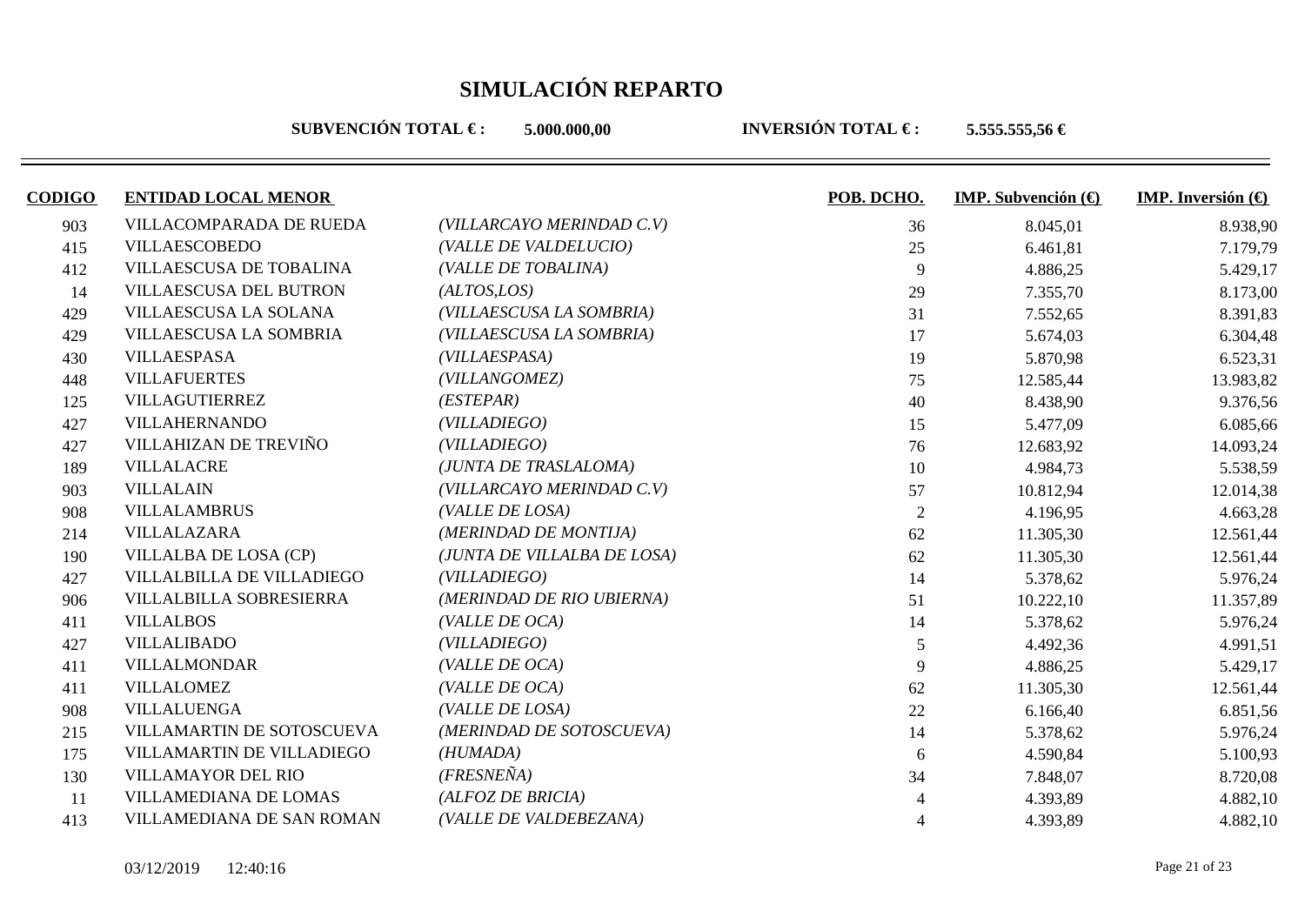**SUBVENCIÓN TOTAL €: 5.000.000.00** 

| <b>CODIGO</b> | <b>ENTIDAD LOCAL MENOR</b> |                            | POB. DCHO. | <b>IMP.</b> Subvención $(\bigoplus$ | <b>IMP.</b> Inversión $\bigoplus$ |
|---------------|----------------------------|----------------------------|------------|-------------------------------------|-----------------------------------|
| 209           | <b>VILLAMEZAN</b>          | (MEDINA DE POMAR)          | 9          | 4.886,25                            | 5.429,17                          |
| 93            | VILLAMIEL DE MUÑO          | (CAYUELA)                  | 119        | 16.918,24                           | 18.798,04                         |
| 209           | <b>VILLAMOR</b>            | (MEDINA DE POMAR)          | 8          | 4.787,78                            | 5.319,76                          |
| 303           | <b>VILLAMUDRIA</b>         | (RABANOS)                  | 25         | 6.461,81                            | 7.179,79                          |
| 411           | VILLANASUR RIO OCA (CP)    | (VALLE DE OCA)             | 41         | 8.537,38                            | 9.485,98                          |
| 363           | <b>VILLANDIEGO</b>         | (SASAMON)                  | 58         | 10.911,41                           | 12.123,79                         |
| 427           | <b>VILLANOÑO</b>           | (VILLADIEGO)               | 12         | 5.181,67                            | 5.757,41                          |
| 456           | VILLANUEVA DE LAS CARRETAS | (VILLAQUIRAN DE INFANTES)  |            | 4.689,31                            | 5.210,34                          |
| 238           | VILLANUEVA DE LOS MONTES   | $(O\tilde{N}A)$            |            | 4.689,31                            | 5.210,34                          |
| 410           | <b>VILLANUEVA DE MENA</b>  | (VALLE DE MENA)            | 254        | 31.012,03                           | 34.457,81                         |
| 427           | <b>VILLANUEVA DE ODRA</b>  | (VILLADIEGO)               | 65         | 11.600,72                           | 12.889,69                         |
| 427           | VILLANUEVA DE PUERTA       | (VILLADIEGO)               | 26         | 7.060,29                            | 7.844,77                          |
| 903           | VILLANUEVA LA BLANCA       | (VILLARCAYO MERINDAD C.V)  | 28         | 7.257,23                            | 8.063,59                          |
| 903           | VILLANUEVA LA LASTRA       | (VILLARCAYO MERINDAD C.V)  | 31         | 7.552,65                            | 8.391,83                          |
| 23            | VILLANUEVA MATAMALA        | (ARCOS DE LA LLANA)        | 55         | 10.615,99                           | 11.795,54                         |
| 906           | VILLANUEVA RIO UBIERNA     | (MERINDAD DE RIO UBIERNA)  | 62         | 11.305,30                           | 12.561,44                         |
| 54            | VILLANUEVA SOPORTILLA      | (BOZOO)                    | 24         | 6.363,34                            | 7.070,38                          |
| 109           | VILLANUEVA TOBERA          | (CONDADO DE TREVIÑO)       | 11         | 5.083,20                            | 5.648,00                          |
| 908           | <b>VILLAÑO</b>             | (VALLE DE LOSA)            | 11         | 5.083,20                            | 5.648,00                          |
| 213           | VILLAPANILLO               | (MERINDAD DE CUESTA URRIA) | 6          | 4.590,84                            | 5.100,93                          |
| 907           | <b>VILLARMERO</b>          | (ALFOZ DE QUINTANADUEÑAS)  | 335        | 38.988,31                           | 43.320,34                         |
| 214           | <b>VILLASANTE (CP)</b>     | (MERINDAD DE MONTIJA)      | 136        | 18.592,27                           | 20.658,08                         |
| 363           | <b>VILLASIDRO</b>          | (SASAMON)                  | 38         | 8.241,96                            | 9.157,73                          |
| 91            | <b>VILLASILOS</b>          | (CASTROJERIZ)              | 91         | 14.161,00                           | 15.734,44                         |
| 410           | <b>VILLASUSO DE MENA</b>   | (VALLE DE MENA)            | 70         | 12.093,08                           | 13.436,76                         |
| 189           | <b>VILLATARAS</b>          | (JUNTA DE TRASLALOMA)      | 15         | 5.477,09                            | 6.085,66                          |
| 209           | <b>VILLATOMIL</b>          | (MEDINA DE POMAR)          | 27         | 7.158,76                            | 7.954,18                          |
| 427           | <b>VILLAUTE</b>            | (VILLADIEGO)               | 19         | 5.870,98                            | 6.523,31                          |
|               |                            |                            |            |                                     |                                   |